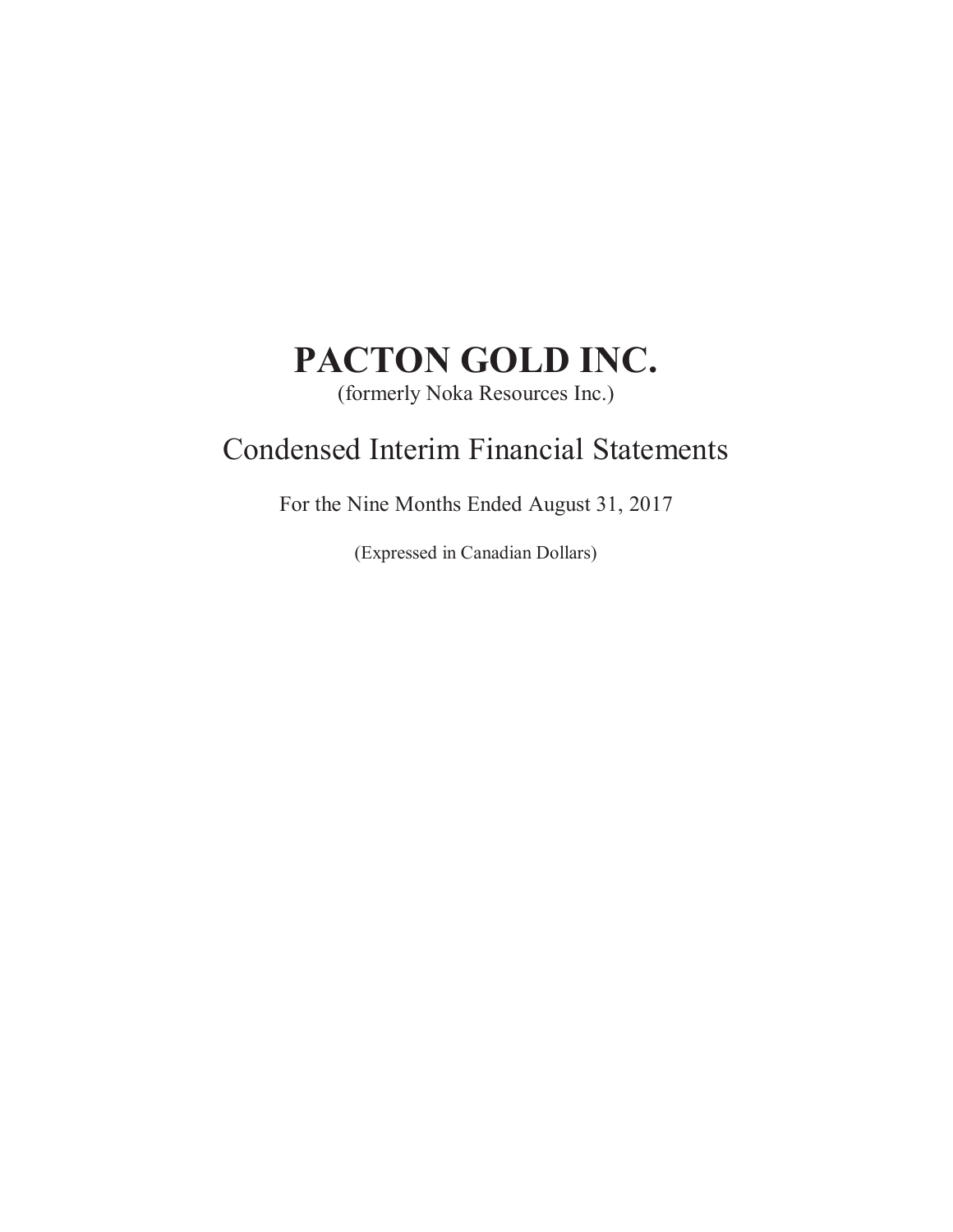(formerly Noka Resources Inc.)

August 31, 2017

# **INDEX Page Condensed Interim Financial Statements**  Notice of No Auditor Review Condensed Interim Statements of Financial Position 1 Condensed Interim Statements of Comprehensive Loss 2 Condensed Interim Statements of Changes in Equity 3 Condensed Interim Statements of Cash Flows 4 Notes to the Condensed Interim Financial Statements 5-22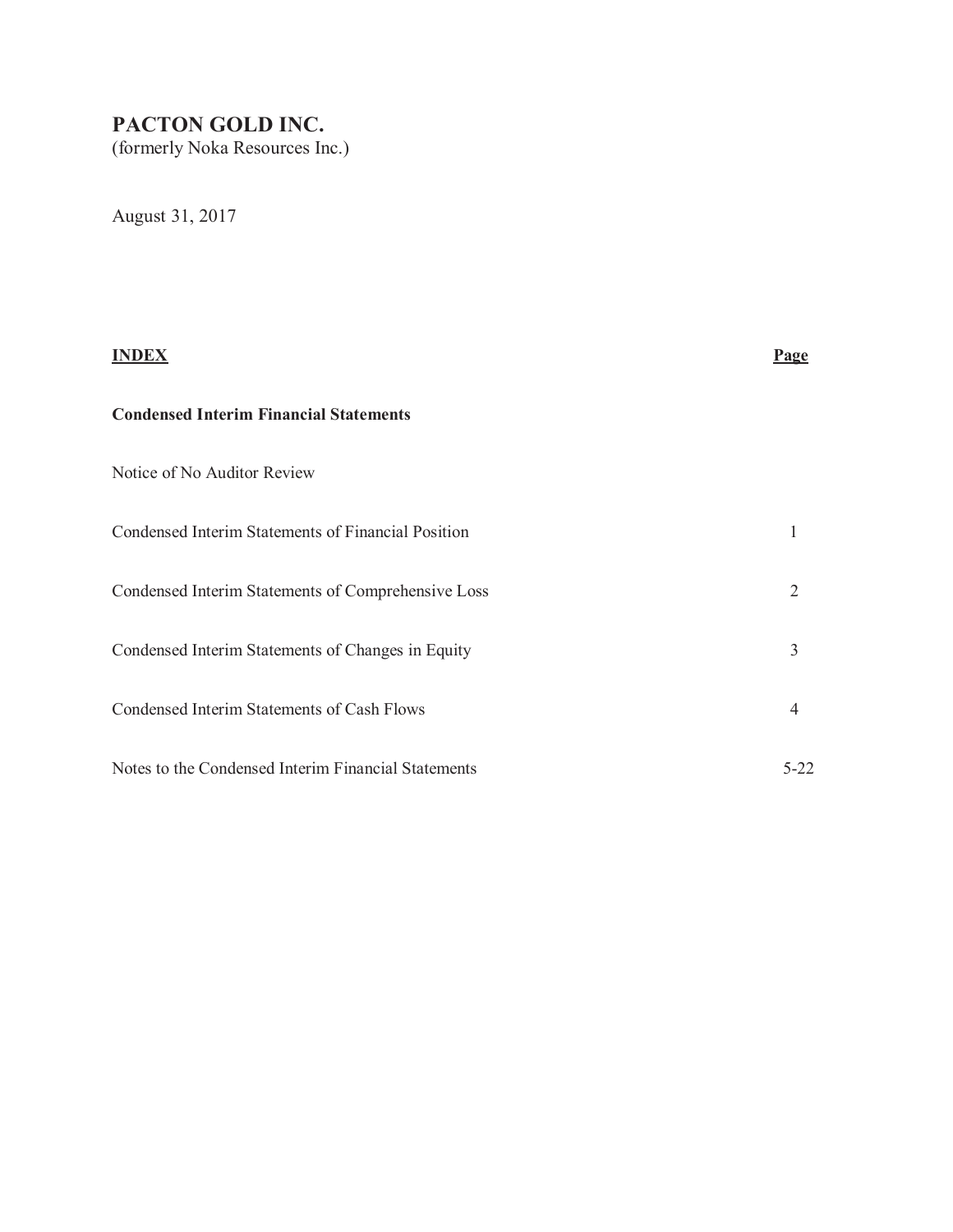### **NOTICE OF NO AUDITOR REVIEW OF CONDENSED INTERIM FINANCIAL STATEMENTS**

Under National Instrument 51-102, Part 4, subsection 4.3(3) (a), if an auditor has not performed a review of the interim financial statements they must be accompanied by a notice indicating that the financial statements have not been reviewed by an auditor.

The accompanying unaudited condensed interim financial statements of the Company have been prepared by and are the responsibility of the Company's management.

The Company's independent auditor has not performed a review of these condensed interim financial statements in accordance with standards established by the Canadian Institute of Chartered Accountants for a review of condensed interim financial statements by an entity's auditor.

October 12, 2017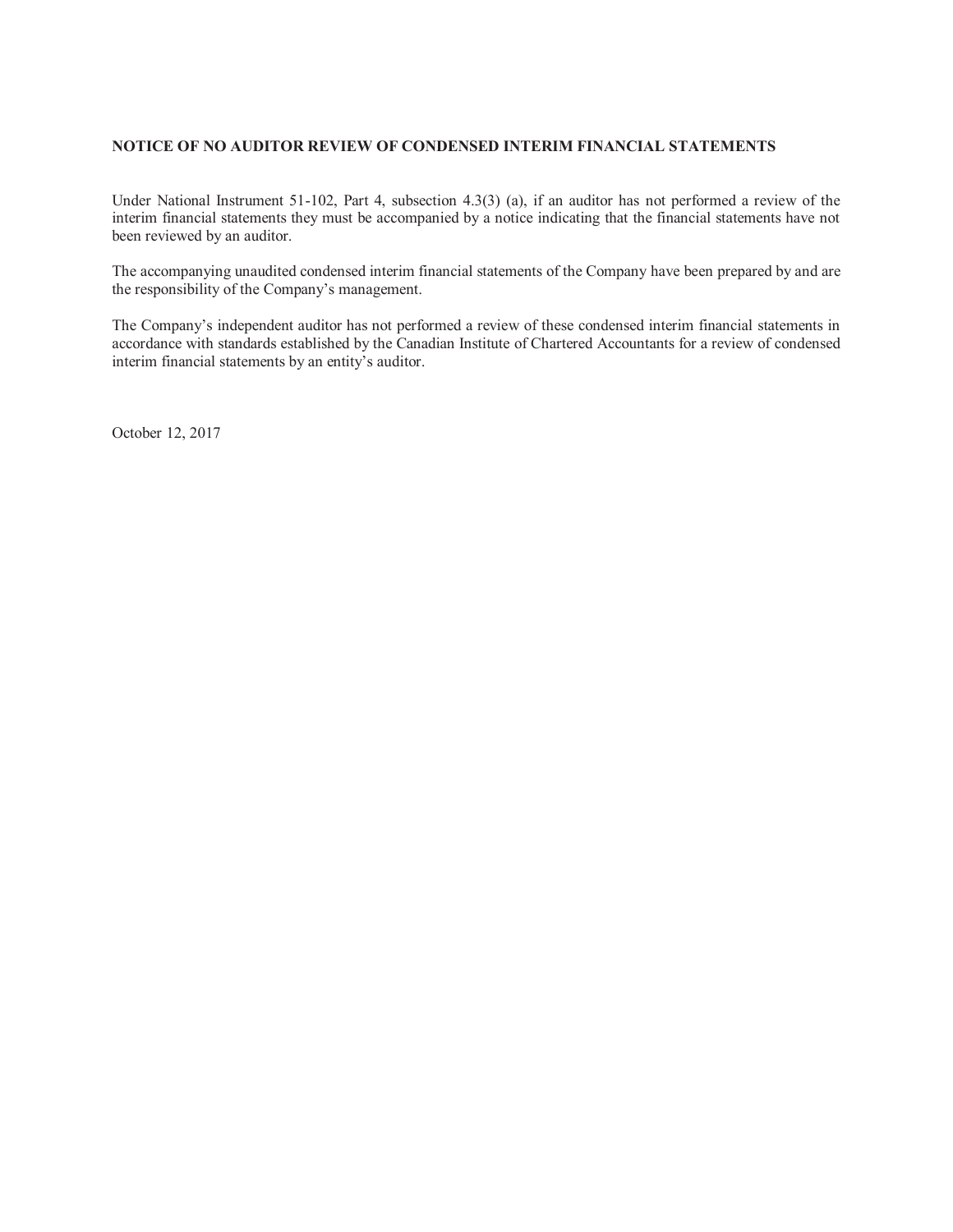(formerly Noka Resources Inc.) Condensed Interim Statements of Financial Position (Unaudited - Expressed in Canadian Dollars)

|                                                   |               | August 31,<br>2017 |               | November 30,<br>2016 |
|---------------------------------------------------|---------------|--------------------|---------------|----------------------|
| <b>Assets</b>                                     |               |                    |               |                      |
| <b>Current</b>                                    |               |                    |               |                      |
| Cash                                              | $\mathcal{S}$ | 14,932             | $\mathcal{S}$ | 20,142               |
| Receivables                                       |               | 79,149             |               | 1,790                |
| Prepaid expenses                                  |               | 5,877              |               | 750                  |
|                                                   |               | 99,958             |               | 22,682               |
| <b>Equipment</b> (note 7)                         |               | 4,585              |               | 5,394                |
| <b>Exploration and Evaluation Assets (note 8)</b> |               | 1,934,246          |               | 476,449              |
|                                                   | $\mathbb{S}$  | 2,038,789          | $\mathbb{S}$  | 504,525              |
| <b>Liabilities</b>                                |               |                    |               |                      |
| <b>Current</b>                                    |               |                    |               |                      |
| Accounts payable and accrued liabilities          | $\mathcal{S}$ | 837,524            | $\mathbb{S}$  | 260,041              |
| Loans payable (note 9)                            |               |                    |               | 14,000               |
|                                                   |               | 837,524            |               | 274,041              |
| <b>Shareholders' Equity</b>                       |               |                    |               |                      |
| <b>Share Capital</b> (note 10)                    |               | 9,052,970          |               | 7,381,812            |
| <b>Share-based Payments Reserve (note 10)</b>     |               | 508,472            |               | 411,207              |
| <b>Deficit</b>                                    |               | (8,360,177)        |               | (7, 562, 535)        |
|                                                   |               | 1,201,265          |               | 230,484              |
|                                                   | $\mathbb{S}$  | 2,038,789          | $\mathbb{S}$  | 504,525              |

### **Going Concern** (note 2)

Approved on behalf of the Board:  *"Richard Kusmirski" "Dominic Verdejo"* ……………………………… Director ……………………………… Director Dominic Verdejo

The accompanying notes are an integral part of these financial statements.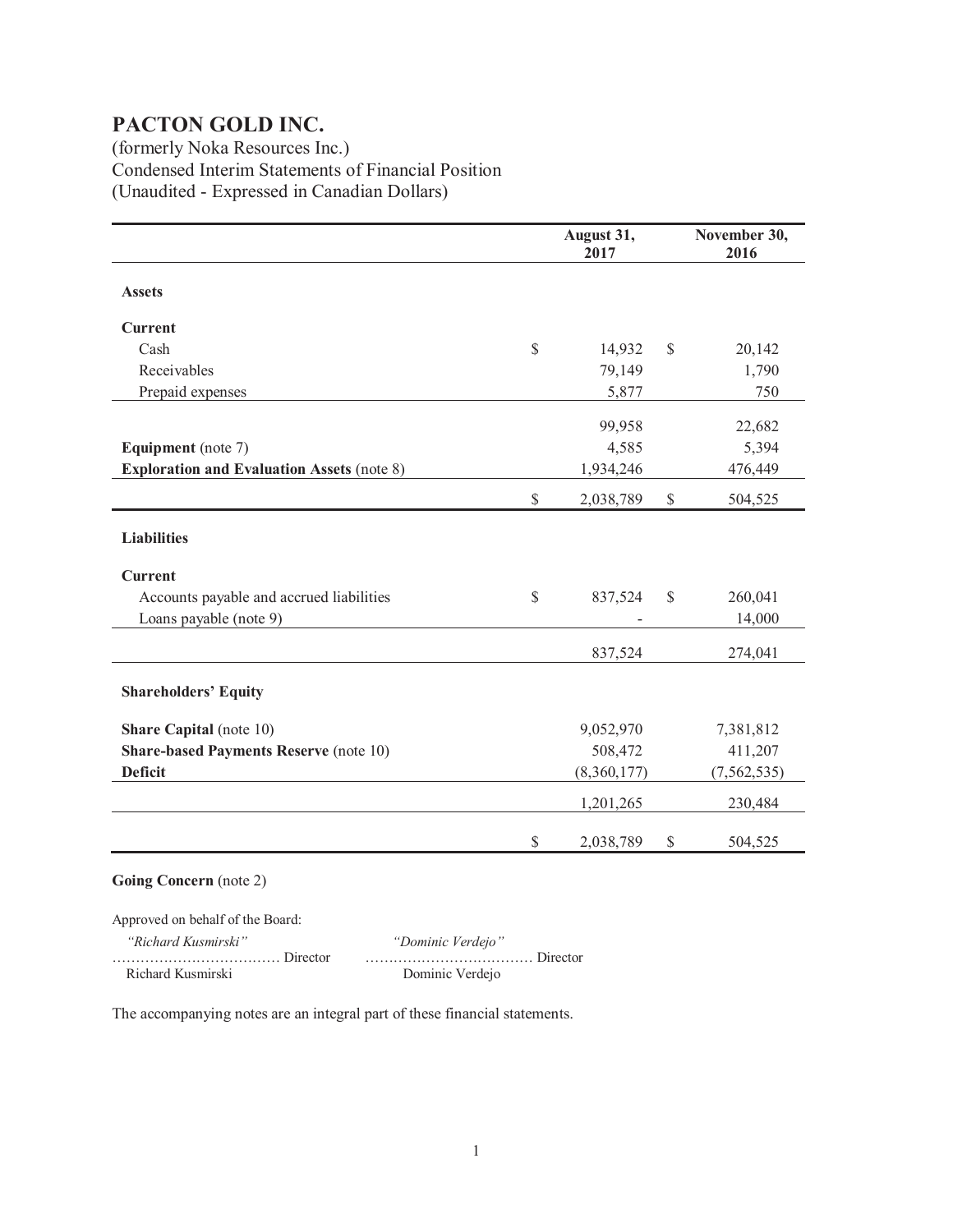(formerly Noka Resources Inc.) Condensed Interim Statements of Comprehensive Loss (Unaudited - Expressed in Canadian Dollars)

|                                                                                           | <b>Three Months Ended</b> |                    |               | <b>Nine Months Ended</b> |               |                    |
|-------------------------------------------------------------------------------------------|---------------------------|--------------------|---------------|--------------------------|---------------|--------------------|
|                                                                                           | August 31,<br>2017        | August 31,<br>2016 |               | August 31,<br>2017       |               | August 31,<br>2016 |
|                                                                                           |                           |                    |               |                          |               |                    |
| <b>Expenses</b>                                                                           |                           |                    |               |                          |               |                    |
| Amortization (note 7)                                                                     | \$<br>270                 | \$<br>337          | <sup>\$</sup> | 809                      | <sup>\$</sup> | 1,011              |
| Consulting fees                                                                           | 255,000                   | 82,500             |               | 522,811                  |               | 195,246            |
| Management fees (note 11)                                                                 | 22,500                    | 45,000             |               | 20,250                   |               | 135,000            |
| Office and miscellaneous                                                                  | 1,759                     | 9,770              |               | 3,166                    |               | 16,210             |
| Professional fees (note 11)                                                               | 15,000                    | 21,045             |               | 36,388                   |               | 51,475             |
| Rent                                                                                      |                           | 5,020              |               |                          |               | 19,841             |
| Shareholder communications and investor relations                                         | 625                       | 104,308            |               | 3,072                    |               | 129,575            |
| Share-based payments (note 10)                                                            | 16,010                    |                    |               | 225,419                  |               | 122,733            |
| Transfer agent and filing fees                                                            | 8,125                     | 4,600              |               | 37,088                   |               | 27,306             |
|                                                                                           |                           |                    |               |                          |               |                    |
|                                                                                           | (319, 289)                | (272, 580)         |               | (849,003)                |               | (698, 397)         |
| <b>Other Item</b>                                                                         |                           |                    |               |                          |               |                    |
| Loss on settlement of accounts payable (note 10)                                          |                           |                    |               | 7,857                    |               |                    |
|                                                                                           |                           |                    |               |                          |               |                    |
| Net Loss and Comprehensive Loss for the Period                                            | (319, 289)                | (272, 580)         |               | (856, 860)               |               | (698, 397)         |
|                                                                                           |                           |                    |               |                          |               |                    |
| <b>Basic and Diluted Loss Per Share</b>                                                   | \$<br>$(0.01)$ \$         | (0.01)             | \$            | $(0.02)$ \$              |               | (0.02)             |
|                                                                                           |                           |                    |               |                          |               |                    |
| <b>Weighted Average Number of Common Shares</b><br><b>Outstanding - Basic and Diluted</b> | 38,618,637                | 34,482,750         |               | 46,567,032               |               | 28,581,829         |

The accompanying notes are an integral part of these financial statements.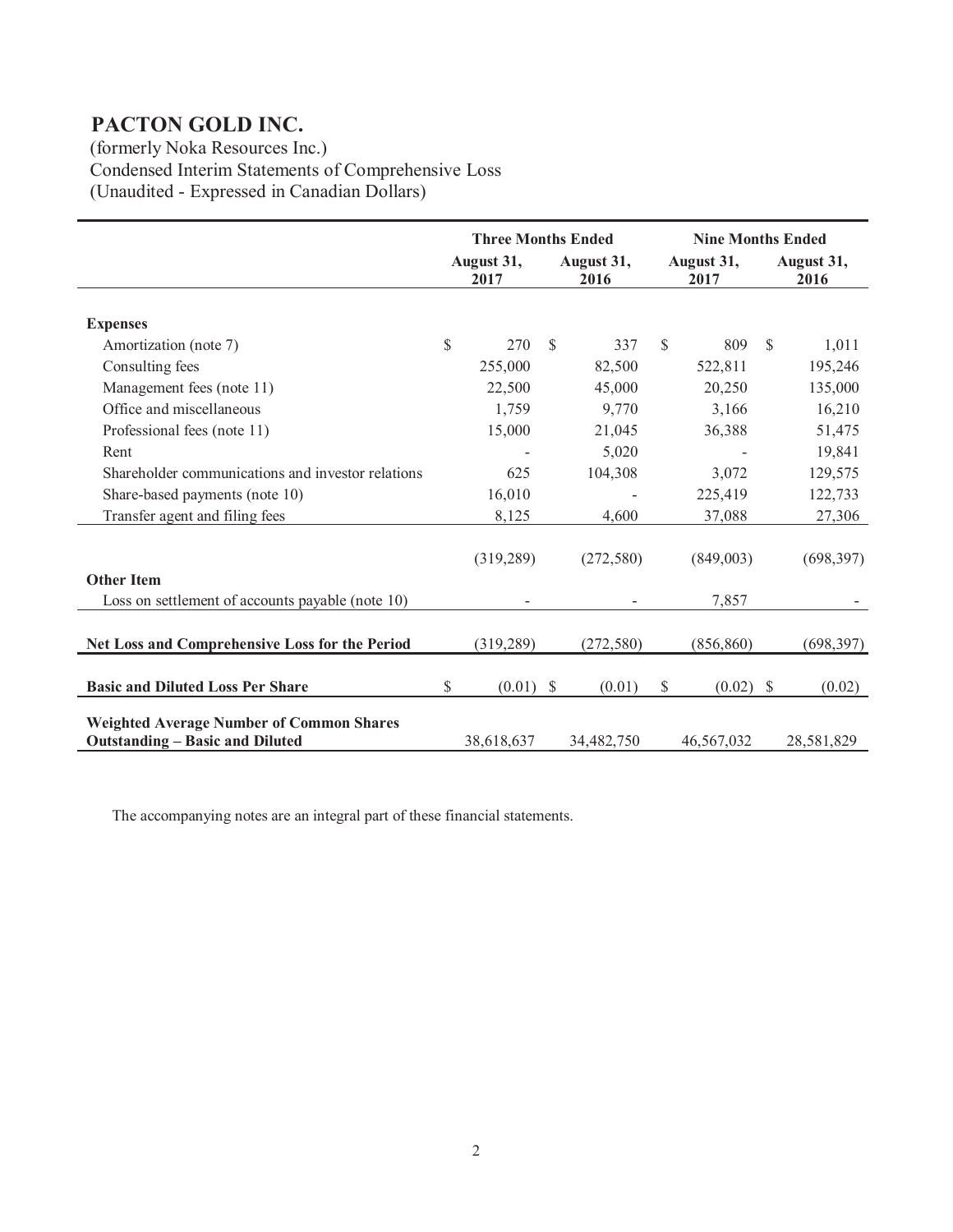| $\sum_{i=1}^{n}$                                              |
|---------------------------------------------------------------|
|                                                               |
|                                                               |
|                                                               |
| í<br>I                                                        |
| くく                                                            |
|                                                               |
|                                                               |
| J                                                             |
| ֓֓֓֓֓֓֓׆֧֧֧֧֧֧֧֧֧֧֧֜֜֜֜֜֜֜֜֜<br>֧֧֧֧֧֧֧֧֧֛֓֓֓֓֓֩֓֓֓֓֩֓֓֜֓֓֜֜֜ |
|                                                               |
|                                                               |
|                                                               |

Condensed Interim Statements of Changes in Equity Condensed Interim Statements of Changes in Equity (Unaudited - Expressed in Canadian Dollars) (Unaudited - Expressed in Canadian Dollars) (formerly Noka Resources Inc.) (formerly Noka Resources Inc.)

|                                                     |               | Capital Stock   |                  |            |         |             |   |               |
|-----------------------------------------------------|---------------|-----------------|------------------|------------|---------|-------------|---|---------------|
|                                                     | Number of     | Capital         | Share-based      |            |         |             |   |               |
|                                                     | <b>Shares</b> | <b>Stock</b>    | Payments Reserve |            | Deficit |             |   | Total         |
| Balance, November 30, 2015                          | 23,720,988    | 6,128,634<br>GA | S                | 198,021    | ∞       | (5,390,678) | S | 935,977       |
| Private placements                                  | 5,839,333     | 700,720         |                  |            |         |             |   | 700,720       |
| Share issue costs                                   |               | (98, 230)       |                  | 46,183     |         |             |   | (52,047)      |
| Shares issued for exploration and evaluation assets | 2,500,000     | 325,000         |                  |            |         |             |   | 325,000       |
| Exercise of stock options                           | 3,351,000     | 214,730         |                  |            |         |             |   | 214,730       |
| Fair value of exercised stock options               |               | 110,958         |                  | (110, 958) |         |             |   |               |
| Expiry of stock options                             |               |                 |                  | (9, 837)   |         | 9,837       |   |               |
| Share-based payments (note 10)                      |               |                 |                  | 122,733    |         |             |   | 122,733       |
| Expiry of agents' warrants                          |               |                 |                  | (53,329)   |         | 53,329      |   |               |
| Net loss and comprehensive loss for period          |               |                 |                  |            |         | (698, 397)  |   | (698, 397)    |
| Balance, August 31, 2016                            | 35,411,321    | 7,381,812       |                  | 192,813    |         | (6,025,909) |   | 1,548,716     |
| Share-based payments (note 10)                      |               |                 |                  | 218,394    |         |             |   | 218,394       |
| Net and comprehensive loss for period               |               |                 |                  |            |         | (1,536,626) |   | (1, 536, 626) |
| Balance, November 30, 2016                          | 35,411,321    | 7,381,812       |                  | 411,207    |         | (7,562,535) |   | 230,484       |
| Private placements                                  | 11,328,571    | 711,000         |                  |            |         |             |   | 711,000       |
| Share issue costs                                   | 28,000        | (20, 435)       |                  |            |         |             |   | (20, 435)     |
| Shares issued for exploration and evaluation assets | 6,450,000     | 780,500         |                  |            |         |             |   | 780,500       |
| Shares issued for settlement of accounts payable    | 392,857       | 35,357          |                  |            |         |             |   | 35,357        |
| Exercise of stock options                           | 958,000       | 95,800          |                  |            |         |             |   | 95,800        |
| Fair value of exercised stock options               |               | 68,936          |                  | (68, 936)  |         |             |   |               |
| Share-based payments (note 10)                      |               |                 |                  | 225,419    |         |             |   | 225,419       |
| Expiry of stock options                             |               |                 |                  | (59,218)   |         | 59,218      |   |               |
| Net loss and comprehensive loss for period          |               |                 |                  |            |         | (856, 860)  |   | (856, 860)    |
| Balance, August 31, 2017                            | 54,568,749    | 9,052,970<br>↮  | Ð                | 508,472    | Ø       | (8,360,177) | S | 1,201,265     |
|                                                     |               |                 |                  |            |         |             |   |               |

The accompanying notes are an integral part of these financial statements. The accompanying notes are an integral part of these financial statements.

 $\tilde{3}$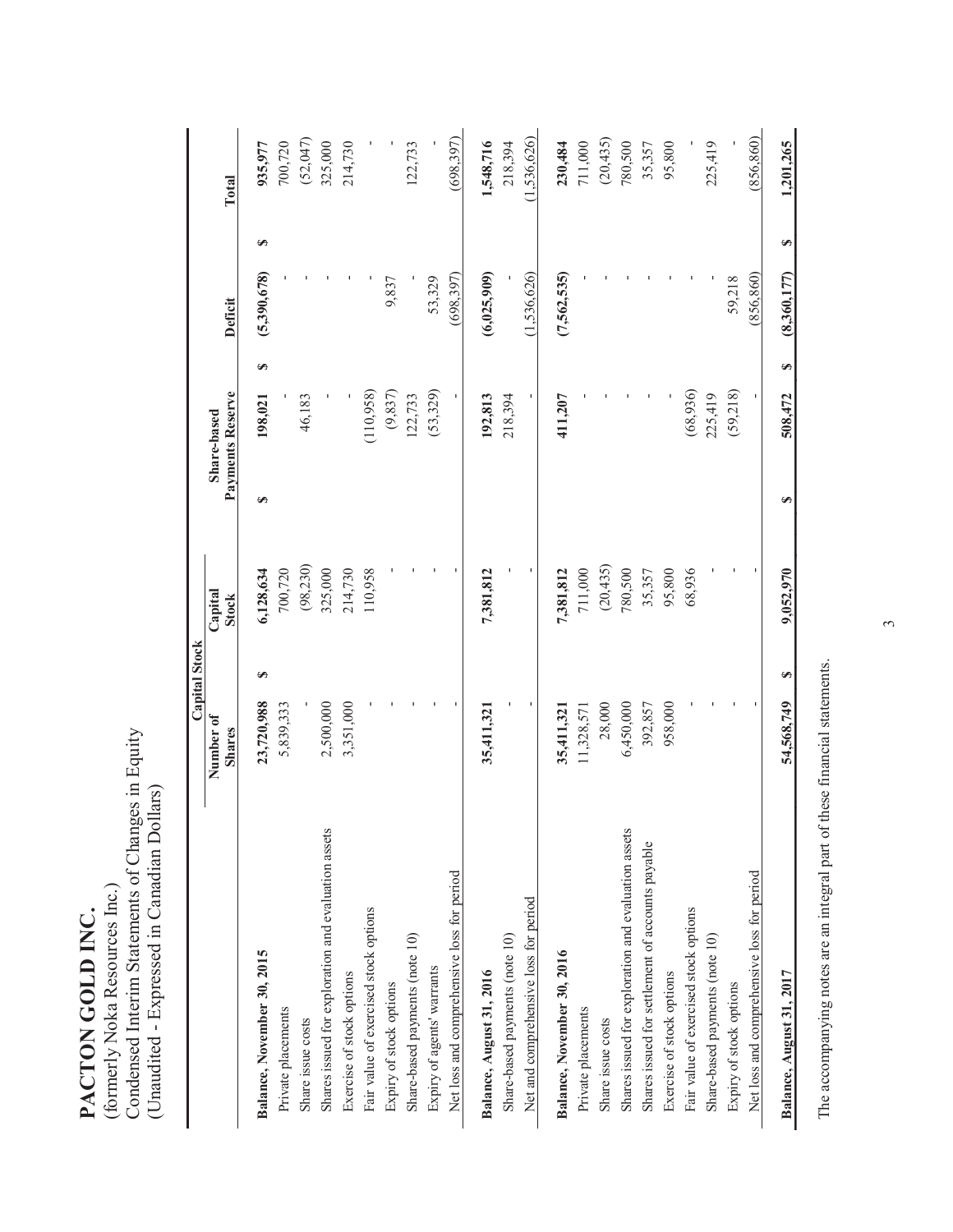(formerly Noka Resources Inc.) Condensed Interim Statements of Cash Flows Nine Months Ended (Unaudited - Expressed in Canadian Dollars)

|                                              |               | August 31,<br>2017 |               | August 31,<br>2016 |
|----------------------------------------------|---------------|--------------------|---------------|--------------------|
| <b>Operating Activities</b>                  |               |                    |               |                    |
| Net loss                                     | $\mathcal{S}$ | (856, 860)         | $\mathcal{S}$ | (698, 397)         |
| Items not involving cash                     |               |                    |               |                    |
| Amortization                                 |               | 809                |               | 1,011              |
| Share-based payments                         |               | 225,419            |               | 122,733            |
| Loss on settlement of accounts payable       |               | 7,857              |               |                    |
| Changes in non-cash working capital          |               |                    |               |                    |
| Receivables                                  |               | (77, 359)          |               | (8,593)            |
| Prepaid expenses                             |               | (5, 127)           |               | 1,190              |
| Accounts payable and accrued liabilities     |               | 270,641            |               | (113,745)          |
|                                              |               |                    |               |                    |
| <b>Cash Used in Operating Activities</b>     |               | (434, 620)         |               | (695, 801)         |
|                                              |               |                    |               |                    |
| <b>Investing Activity</b>                    |               |                    |               |                    |
| Exploration and evaluation assets            |               | (342, 955)         |               | (141, 432)         |
|                                              |               |                    |               |                    |
| <b>Cash Used in Investing Activity</b>       |               | (342, 955)         |               | (141, 432)         |
|                                              |               |                    |               |                    |
| <b>Financing Activities</b>                  |               |                    |               |                    |
| Net proceeds from share issuance             |               | 786,365            |               | 863,403            |
| Repayment of loans                           |               | (14,000)           |               |                    |
|                                              |               |                    |               |                    |
| <b>Cash Provided by Financing Activities</b> |               | 772,365            |               | 863,403            |
|                                              |               |                    |               |                    |
| <b>Inflow (Outflow) of Cash</b>              |               | (5,210)            |               | 26,170             |
| <b>Cash, Beginning of Period</b>             |               | 20,142             |               | 19,723             |
|                                              |               |                    |               |                    |
| <b>Cash, End of Period</b>                   | \$            | 14,932             | \$            | 45,893             |

# **Supplemental Disclosure with Respect to Cash Flows** (note 12)

The accompanying notes are an integral part of these financial statements.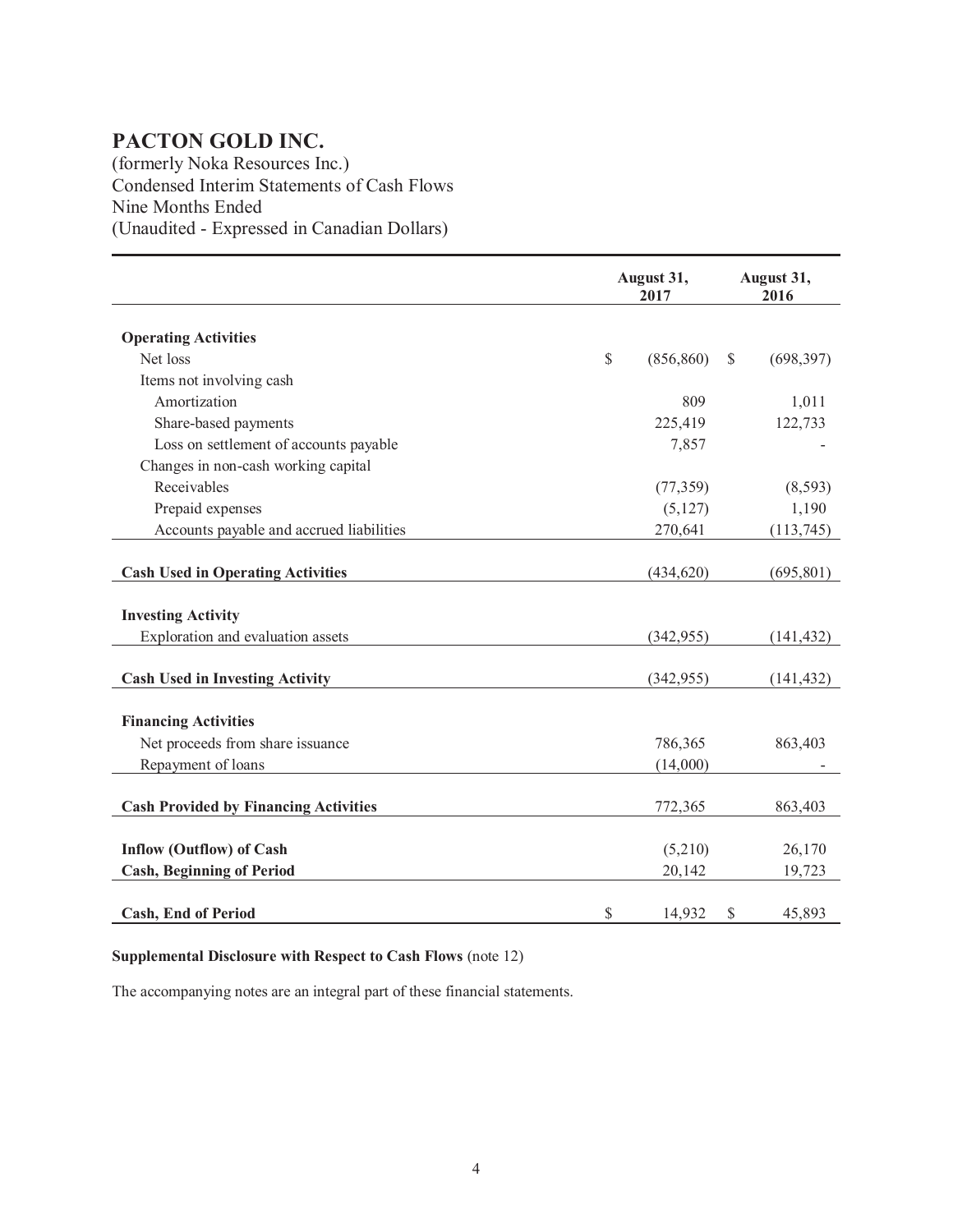(formerly Noka Resources Inc.) Notes to the Condensed Interim Financial Statements For the Nine Months Ended August 31, 2017 (Unaudited - Expressed in Canadian Dollars)

# **1. NATURE OF OPERATIONS**

Pacton Gold Inc. ("the Company") was incorporated pursuant to the British Columbia Business Corporations Act on December 15, 2010. The address of the Company's corporate office and its principal place of business is 1680 – 200 Burrard Street, Vancouver, British Columbia, Canada, V6C 3L6. The Company's registered and records office is 400 – 725 Granville Street, Vancouver, British Columbia, Canada, V7Y 1G5. The Company operates in Canada and USA. On July 17, 2012, the Company's stock was listed on the TSX Venture Exchange ("TSX-V") trading under the symbol "NX". On April 27, 2017, the Company changed its name to Pacton Gold Inc. and began trading under the symbol "PAC". The principal business of the Company is the identification, evaluation and acquisition of mineral properties, as well as exploration of mineral properties once acquired. The Company is an exploration stage company and is in the process of acquiring and exploring its mineral property interests.

### **2. GOING CONCERN**

These financial statements have been prepared on the basis of accounting principles applicable to a going concern, which assumes that the Company will continue in operation for the foreseeable future and will be able to realize its assets and discharge its liabilities in the normal course of operations.

The Company has incurred a loss during the nine months ended August 31, 2017 of \$856,860 (2016 - \$698,397) and has a deficit of \$8,360,177 (November 30, 2016 - \$7,562,535), has limited resources, no sources of operating cash flow and no assurances that sufficient funding will be available to continue operations for an extended period of time. The Company is in the exploration stage and, accordingly, has not yet commenced revenue-producing operations. These material uncertainties may cast significant doubt upon the Company's ability to continue as a going concern.

The application of the going concern concept is dependent upon the Company's ability to satisfy its liabilities as they become due and to obtain the necessary financing to complete the exploration and development of its mineral property interests, the attainment of profitable mining operations or the receipt of proceeds from the disposition of its mineral property interests. Management is actively engaged in the review and due diligence on opportunities of merit in the mining sector and is seeking to raise the necessary capital to meet its funding requirements. There can be no assurance that management's plan will be successful.

If the going concern assumption were not appropriate for these financial statements then adjustments may be necessary in the carrying value of assets and liabilities, the reported expenses and the statements of financial position classifications used. Such adjustments could be material.

### **3. BASIS OF PREPARATION**

### a) Statement of compliance

The condensed interim financial statements ("financial statements") of the Company have been prepared in accordance with IAS 34 Interim Financial Reporting.

The condensed interim financial statements of the Company should be read in conjunction with the Company's 2016 annual financial statements which have been prepared in accordance with International Financial Reporting Standards ("IFRS") as issued by the International Accounting Standards Board ("IASB").

These financial statements were reviewed by the Audit Committee and approved and authorized for issue by the Board of Directors on October 12, 2017.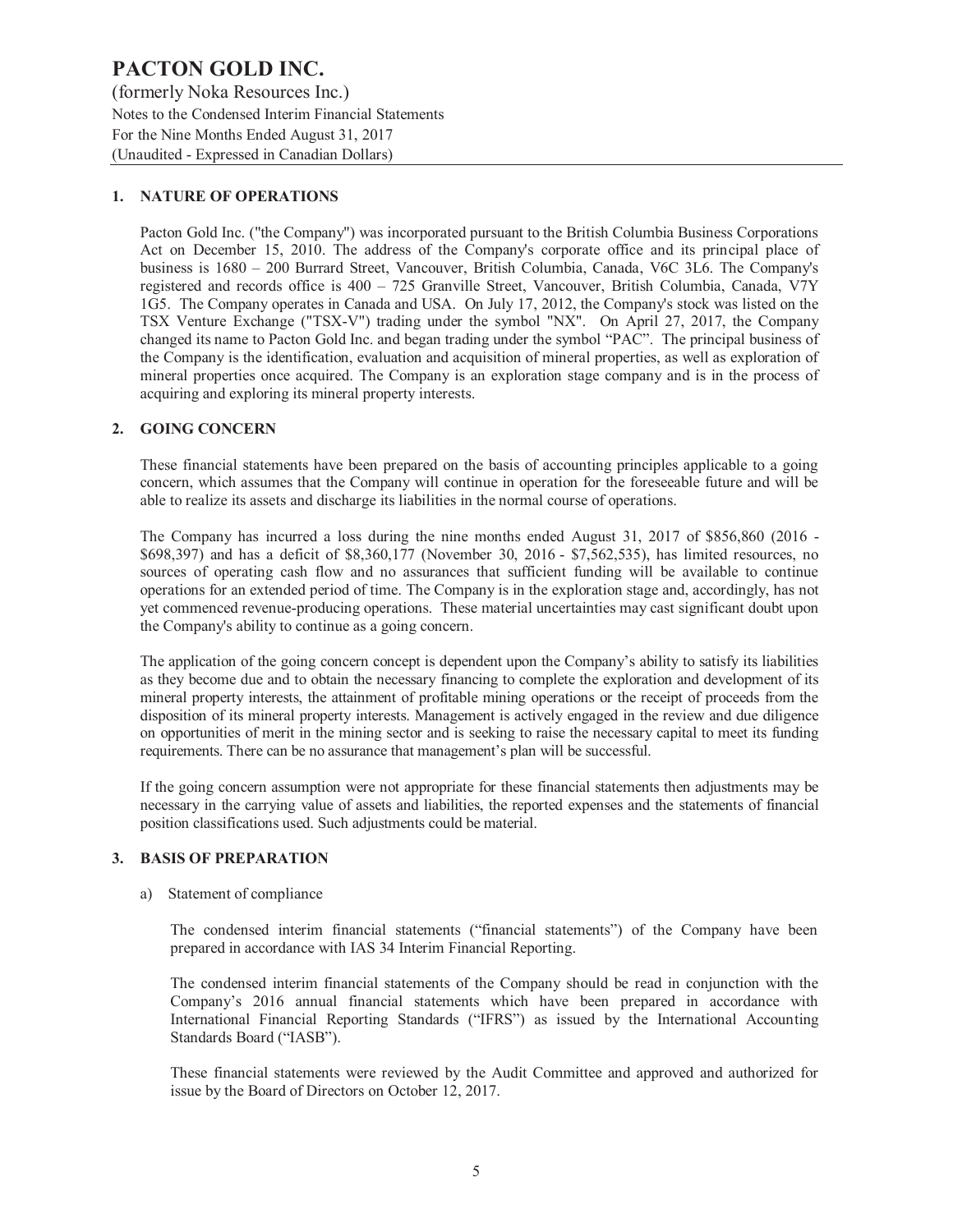(formerly Noka Resources Inc.) Notes to the Condensed Interim Financial Statements For the Nine Months Ended August 31, 2017 (Unaudited - Expressed in Canadian Dollars)

# **3. BASIS OF PRESENTATION** (Continued)

### b) Basis of measurement

These financial statements have been prepared under the historical cost basis, except for financial instruments classified as available-for-sale ("AFS"), and fair value through profit or loss ("FVTPL"). These financial statements have been prepared under the accrual basis of accounting, except for cash flow information.

# **4. SIGNIFICANT ACCOUNTING POLICIES**

The condensed interim financial statements have been prepared, for all periods presented, following the same accounting policies and methods of computation as described in Note 4 to the audited financial statements for the year ended November 30, 2016.

# **5. CRITICAL ACCOUNTING ESTIMATES AND JUDGMENTS**

The Company makes estimates and assumptions about the future that affect the reported amounts of assets and liabilities. Estimates and judgments are continually evaluated based on historical experience and other factors, including expectations of future events that are believed to be reasonable under the circumstances. In the future, actual experience may differ from these estimates and assumptions.

The effect of a change in an accounting estimate is recognized prospectively by including it in comprehensive income in the year of the change, if the change affects that year only, or in the year of the change and future years, if the change affects both.

# *Critical judgments in applying accounting policies*

Information about critical judgments in applying accounting policies that have the most significant risk of causing material adjustment to the carrying amounts of assets and liabilities recognized in the consolidated financial statements within the next financial year are discussed below:

a) Impairment of exploration and evaluation assets

The application of the Company's accounting policy for exploration and evaluation expenditure and impairment of the capitalized expenditures requires judgment in determining whether it is likely that future economic benefits will flow to the Company, which may be based on assumptions about future events or circumstances. Estimates and assumptions made may change if new information becomes available. If, after expenditure is capitalized, information becomes available suggesting that the recovery of expenditure is unlikely, the amount capitalized is written off in the profit or loss in the year the new information becomes available.

b) Title to mineral property interests

Although the Company has taken steps to verify title to mineral properties in which it has an interest, these procedures do not guarantee the Company's title. Such properties may be subject to prior agreements or transfers and title may be affected by undetected defects.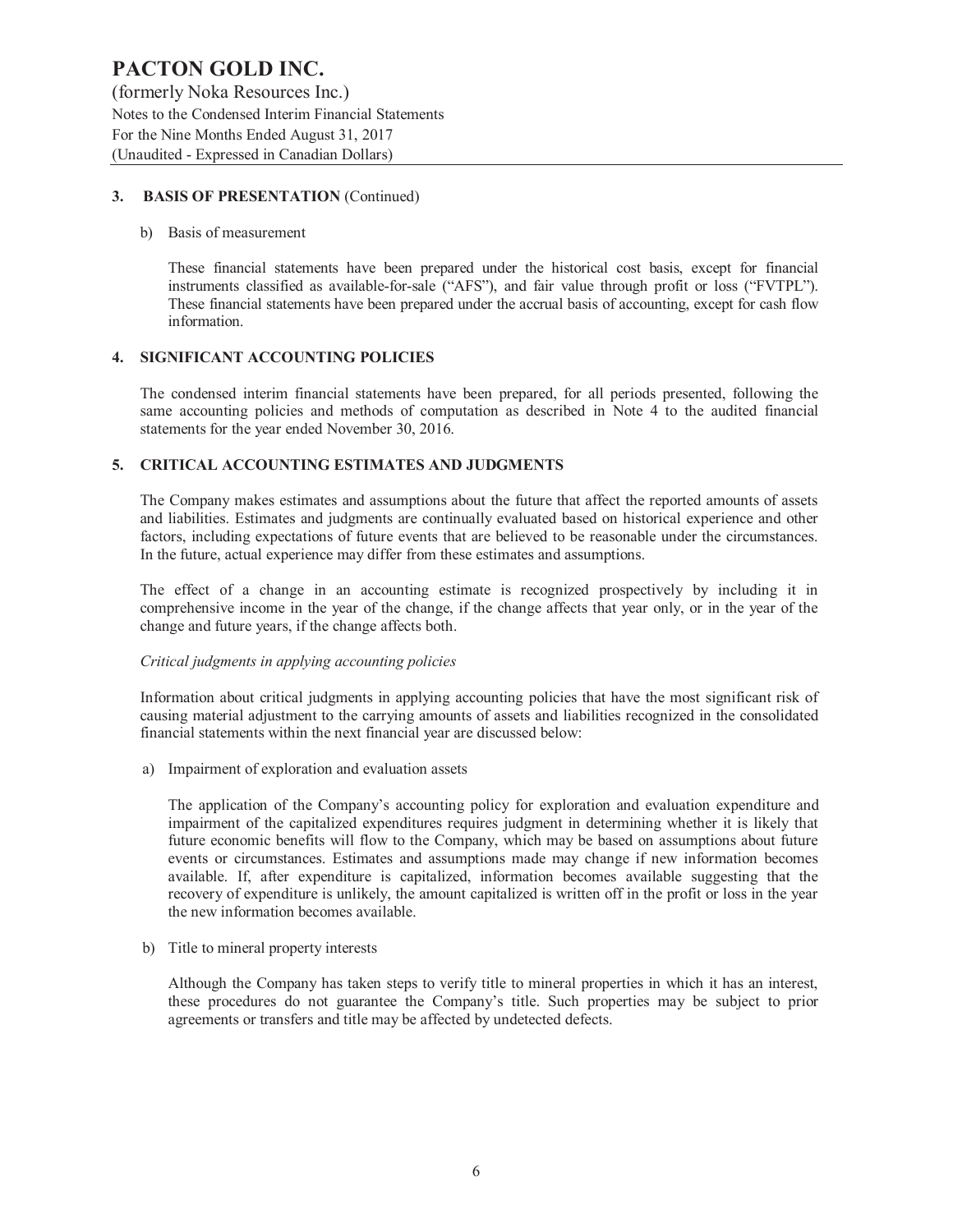(formerly Noka Resources Inc.) Notes to the Condensed Interim Financial Statements For the Nine Months Ended August 31, 2017 (Unaudited - Expressed in Canadian Dollars)

# **5. CRITICAL ACCOUNTING ESTIMATES** (Continued)

*Critical judgments in applying accounting policies* (continued)

### c) Income taxes

Significant judgment is required in determining the provision for income taxes. There are many transactions and calculations undertaken during the ordinary course of business for which the ultimate tax determination is uncertain. The Company recognizes liabilities and contingencies for anticipated tax audit issues based on the Company's current understanding of the tax law. For matters where it is probable that an adjustment will be made, the Company records its best estimate of the tax liability including the related interest and penalties in the current tax provision. Management believes they have adequately provided for the probable outcome of these matters; however, the final outcome may result in a materially different outcome than the amount included in the tax liabilities.

In addition, the Company recognizes deferred tax assets relating to tax losses carried forward to the extent that it is probable that taxable profit will be available against which a deductible temporary difference can be utilized. This is deemed to be the case when there are sufficient taxable temporary differences relating to the same taxation authority and the same taxable entity which are expected to reverse in the same year as the expected reversal of the deductible temporary difference, or in years into which a tax loss arising from the deferred tax asset can be carried back or forward. However, utilization of the tax losses also depends on the ability of the taxable entity to satisfy certain tests at the time the losses are recouped.

d) Going concern

The assessment of the Company's ability to continue as a going concern requires significant judgment. The financial statements have been prepared on the basis of accounting principles applicable to a going concern, as disclosed in Note 2.

### *Key sources of estimation uncertainty*

The following are key assumptions concerning the future and other key sources of estimation uncertainty that have a significant risk of resulting in material adjustments to the financial statements.

a) Decommissioning liabilities

Rehabilitation provisions have been created based on the Company's internal estimates. Assumptions, based on the current economic environment, have been made which management believes are a reasonable basis upon which to estimate the future liability. These estimates take into account any material changes to the assumptions that occur when reviewed regularly by management. Estimates are reviewed annually and are based on current regulatory requirements. Significant changes in estimates of contamination, restoration standards and techniques will result in changes to provisions from year to year. Actual rehabilitation costs will ultimately depend on future market prices for the rehabilitation costs which will reflect the market condition at the time the rehabilitation costs are actually incurred. The final cost of the currently recognized rehabilitation provisions may be higher or lower than currently provided for. As at August 31, 2017, the Company has no known rehabilitation requirements and accordingly, no provision has been made.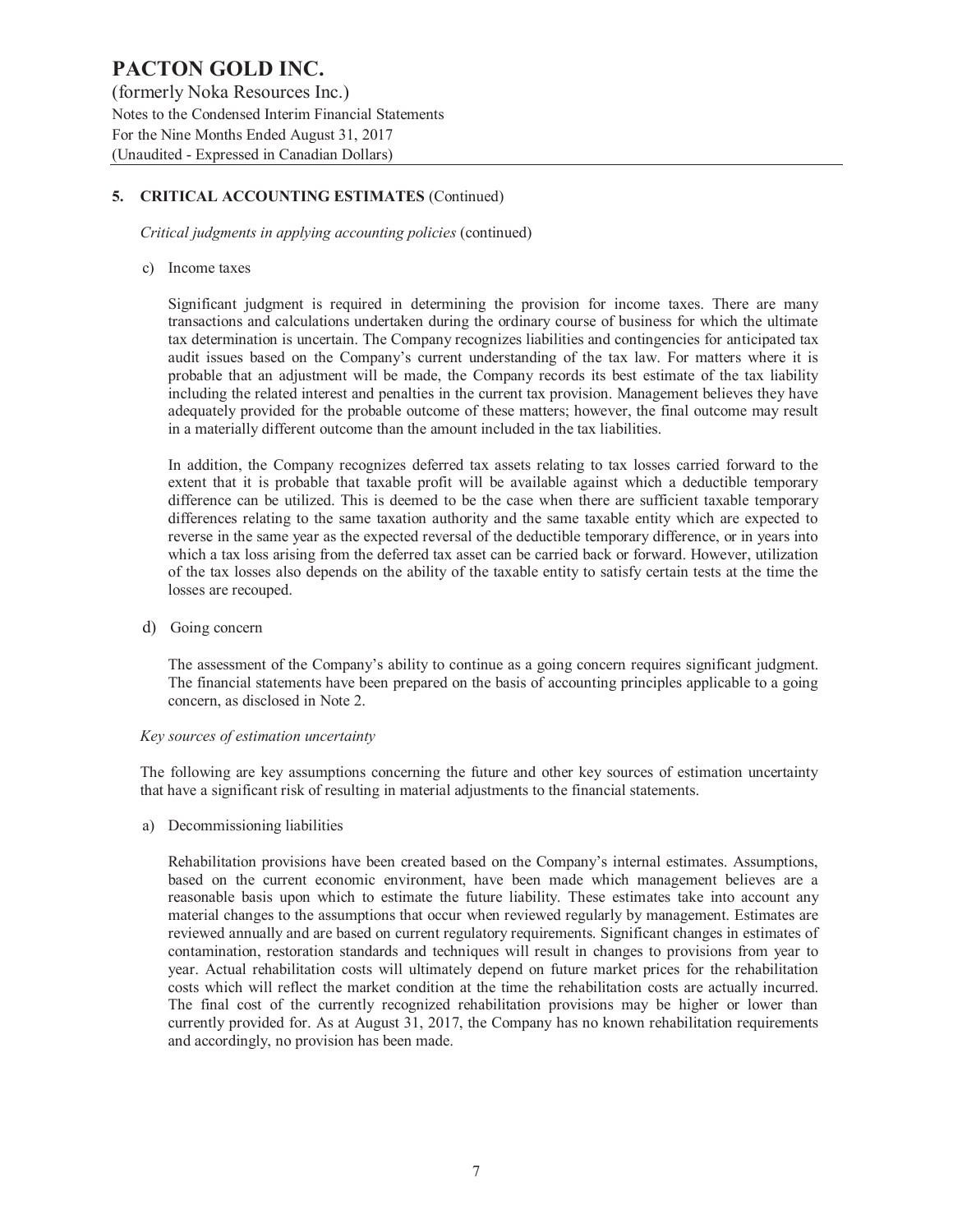(formerly Noka Resources Inc.) Notes to the Condensed Interim Financial Statements For the Nine Months Ended August 31, 2017 (Unaudited - Expressed in Canadian Dollars)

# **5. CRITICAL ACCOUNTING ESTIMATES** (Continued)

*Key sources of estimation uncertainty* (continued)

### b) Share-based payments

The Company measures the cost of equity-settled transactions with employees by reference to the fair value of the equity instruments at the date at which they are granted. Estimating fair value for sharebased payment transactions requires determining the most appropriate valuation model, which is dependent on the terms and conditions of the grant. This estimate also requires determining the most appropriate inputs to the valuation model including the expected life of the stock option, volatility and dividend yield and making assumptions about them. The assumptions and models used for estimating fair value for share-based payment transactions are disclosed in note 10.

### **6. FINANCIAL INSTRUMENTS**

Financial instruments are agreements between two parties that result in promises to pay or receive cash or equity instruments. The Company classifies its financial instruments as follows: cash is classified as financial assets at FVTPL; receivables as loans and receivables; and accounts payable and accrued liabilities and loans payable as other financial liabilities, which are measured at amortized cost. The carrying value of these instruments approximates their fair values due to their short term to maturity.

The following table sets forth the Company's financial assets measured at fair value by levels within the fair value hierarchy:

| <b>August 31, 2017</b>   | <b>Level 1</b> | Level 2 |                          | Level 3 |                          | <b>Total</b> |
|--------------------------|----------------|---------|--------------------------|---------|--------------------------|--------------|
| Cash                     | 14.932         | S       | $\overline{\phantom{a}}$ |         | $\overline{\phantom{a}}$ | 14,932       |
| <b>November 30, 2016</b> | <b>Level 1</b> | Level 2 |                          | Level 3 |                          | <b>Total</b> |
| Cash                     | 20,142         | S       | $\overline{\phantom{a}}$ |         | $\overline{\phantom{a}}$ | 20,142       |

The Company has exposure to the following risks from its use of financial instruments:

- Credit risk;
- Liquidity risk; and
- Market risk.
- a) Credit risk

Credit risk is the risk that one party to a financial instrument will cause a financial loss for the other party by failing to discharge an obligation. The Company manages credit risk, in respect of cash, by placing at major Canadian financial institutions. The Company has minimal credit risk.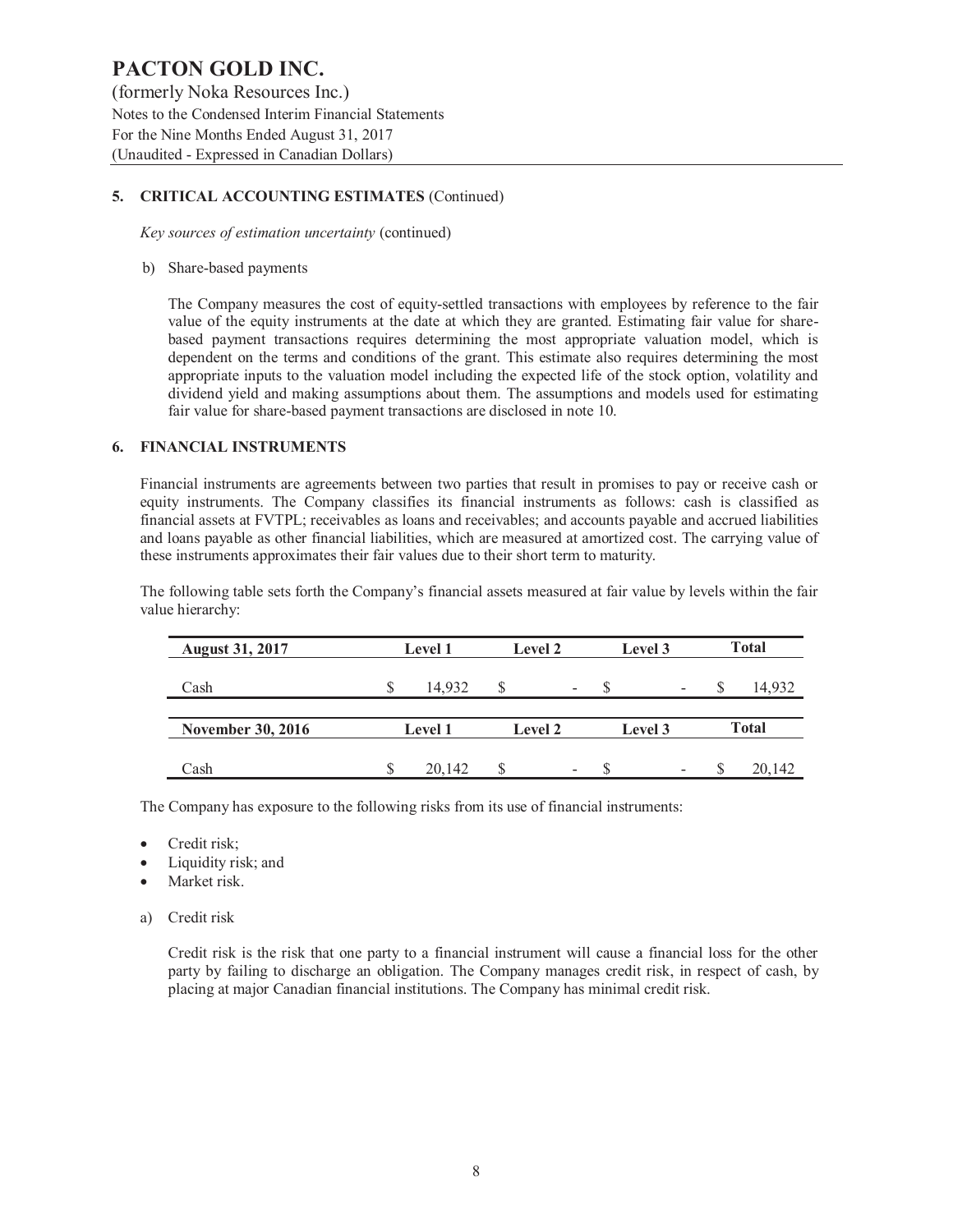(formerly Noka Resources Inc.) Notes to the Condensed Interim Financial Statements For the Nine Months Ended August 31, 2017 (Unaudited - Expressed in Canadian Dollars)

### **6. FINANCIAL INSTRUMENTS** (Continued)

b) Liquidity risk

Liquidity risk is the risk that the Company will not be able to meet its financial obligations as they fall due. The Company's approach to managing liquidity is to ensure, as far as possible, that it will always have sufficient liquid funds to meet its liabilities when due, under both normal and stressed conditions, without incurring unacceptable losses or risking damage to the Company's reputation. The contractual financial liabilities of the Company as of August 31, 2017 equal \$837,524 (November 30, 2016 - \$274,041). All of the liabilities presented as accounts payable are due within 30 days of August 31, 2017. The cash available is not sufficient to meet the Company's financial obligations at period end.

c) Market risk

Market risk is the risk that changes in market prices, such as foreign exchange rates and interest rates will affect the Company's income or the value of its holdings of financial instruments. The objective of market risk management is to manage and control market risk exposures within acceptable parameters, while optimizing the return on capital.

- *i) Currency risk* The Company has no funds held in a foreign currency and as a result is not exposed to significant currency risk on its financial instruments at year-end.
- *ii) Interest rate risk* Interest rate risk is the risk that future cash flows will fluctuate as a result of changes in market interest rates. Interest earned on cash and cash equivalents is at nominal interest rates and, therefore, the Company does not consider interest rate risk to be significant. The Company has no interest-bearing financial liabilities.
- *iii) Other price risk* Other price risk is the risk that the fair value or future cash flows of a financial instrument will fluctuate due to changes in market prices, other than those arising from interest rate risk. The Company is not exposed to significant other price risk.
- d) Capital management

.

The Company considers its capital to be comprised of shareholders' equity.

The Company manages the capital structure and makes adjustments to it in light of changes in economic conditions and the risk characteristics of the underlying assets. To maintain or adjust the capital structure, the Company may attempt to issue new shares. Although the Company has been successful at raising funds in the past through the issuance of capital stock, it is uncertain whether it will continue this method of financing due to the current difficult market conditions.

In order to facilitate the management of its capital requirements, the Company prepares expenditure budgets that are updated as necessary depending on various factors, including successful capital deployment and general industry conditions.

Management reviews the capital structure on a regular basis to ensure that the above objectives are met. There have been no changes to the Company's approach to capital management during the nine months ended August 31, 2017. The Company is not subject to externally imposed capital requirements.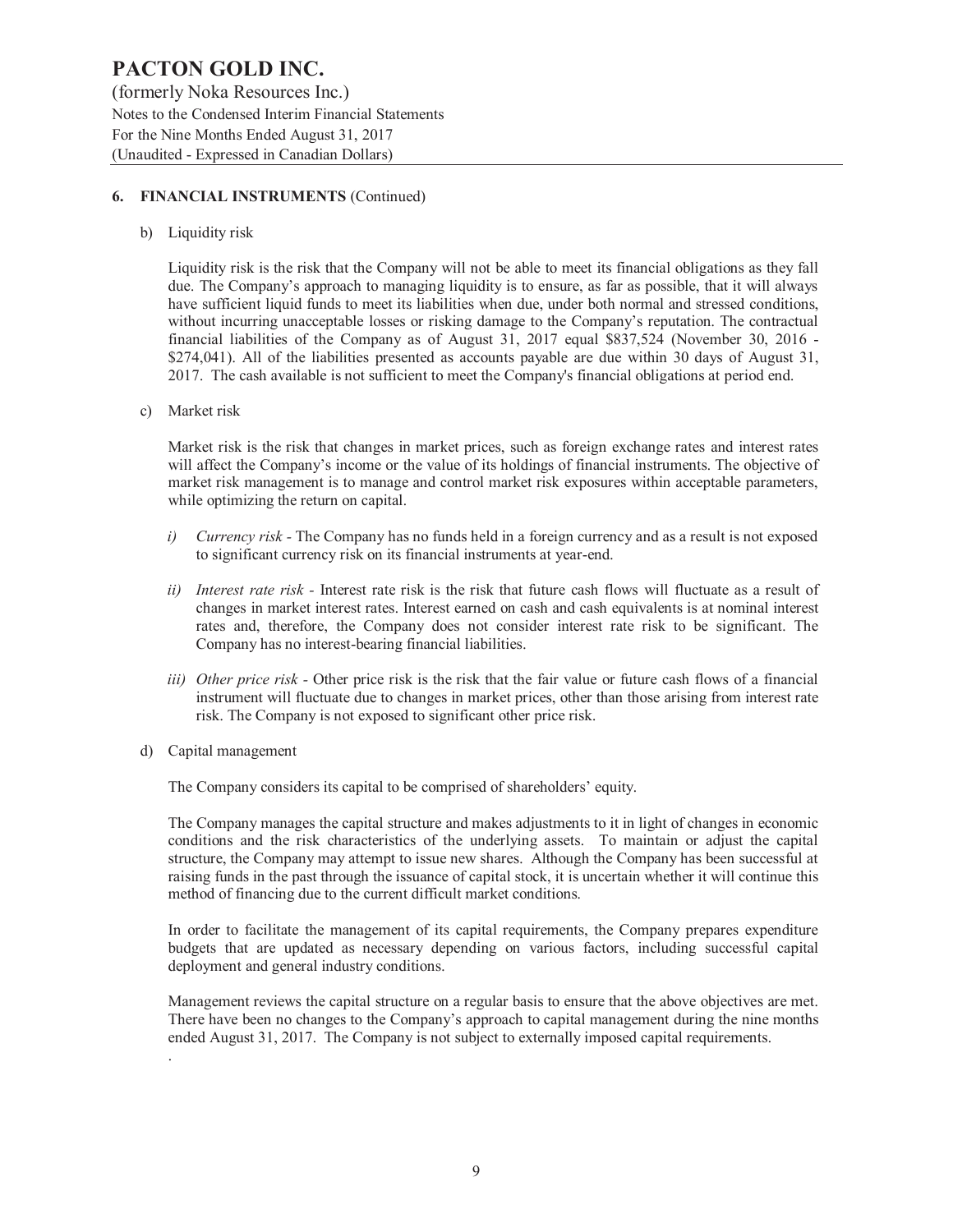(formerly Noka Resources Inc.) Notes to the Condensed Interim Financial Statements For the Nine Months Ended August 31, 2017 (Unaudited - Expressed in Canadian Dollars)

# **7. EQUIPMENT**

|                                                          | Furniture and<br>Equipment |
|----------------------------------------------------------|----------------------------|
| Cost                                                     |                            |
| Balance, November 30, 2015 and 2016, and August 31, 2017 | \$<br>7,717                |
| Amortization                                             |                            |
| Balance, November 30, 2015                               | \$<br>975                  |
| Amortization                                             | 1,348                      |
| Balance, November 30, 2016<br>Amortization               | 2,323<br>809               |
| Balance, August 31, 2017                                 | \$<br>3,132                |
| Net Book Value, November 30, 2015                        | \$<br>6,742                |
| Net Book Value, November 30, 2016                        | \$<br>5,394                |
| Net Book Value, August 31, 2017                          | \$<br>4,585                |

# **8. EXPLORATION AND EVALUATION ASSETS**

a) Tully West Gold Property

On January 16, 2017, the Company entered into two option agreements to earn a 100% interest in the Tully West Gold Property, located in Ontario. Under the terms of the agreement, the Company must make cash payments and issue common shares of the Company as follows:

- Issue 1,300,000 common shares of the Company (issued on January 25, 2017 and valued at \$117,000) and pay \$25,000 (paid) within five days of approval by the TSX-V, which was received January 25, 2017;
- · Issue 1,300,000 common shares of the Company and pay \$80,000 on or before January 25, 2018; and
- Issue 1,300,000 common shares of the Company and pay \$110,000 on or before January 25, 2019.

If the Company completes an equity financing for gross proceeds in excess of \$1,000,000 (excluding flow-through proceeds), the remaining option payments are due within ten days of closing of the equity financing.

The Company must also incur exploration expenditures as follows:

- \$250,000 on or before January 16, 2018 (incurred);
- an additional \$500,000 on or before January 25, 2019; and
- an additional \$500,000 on or before January 25, 2020.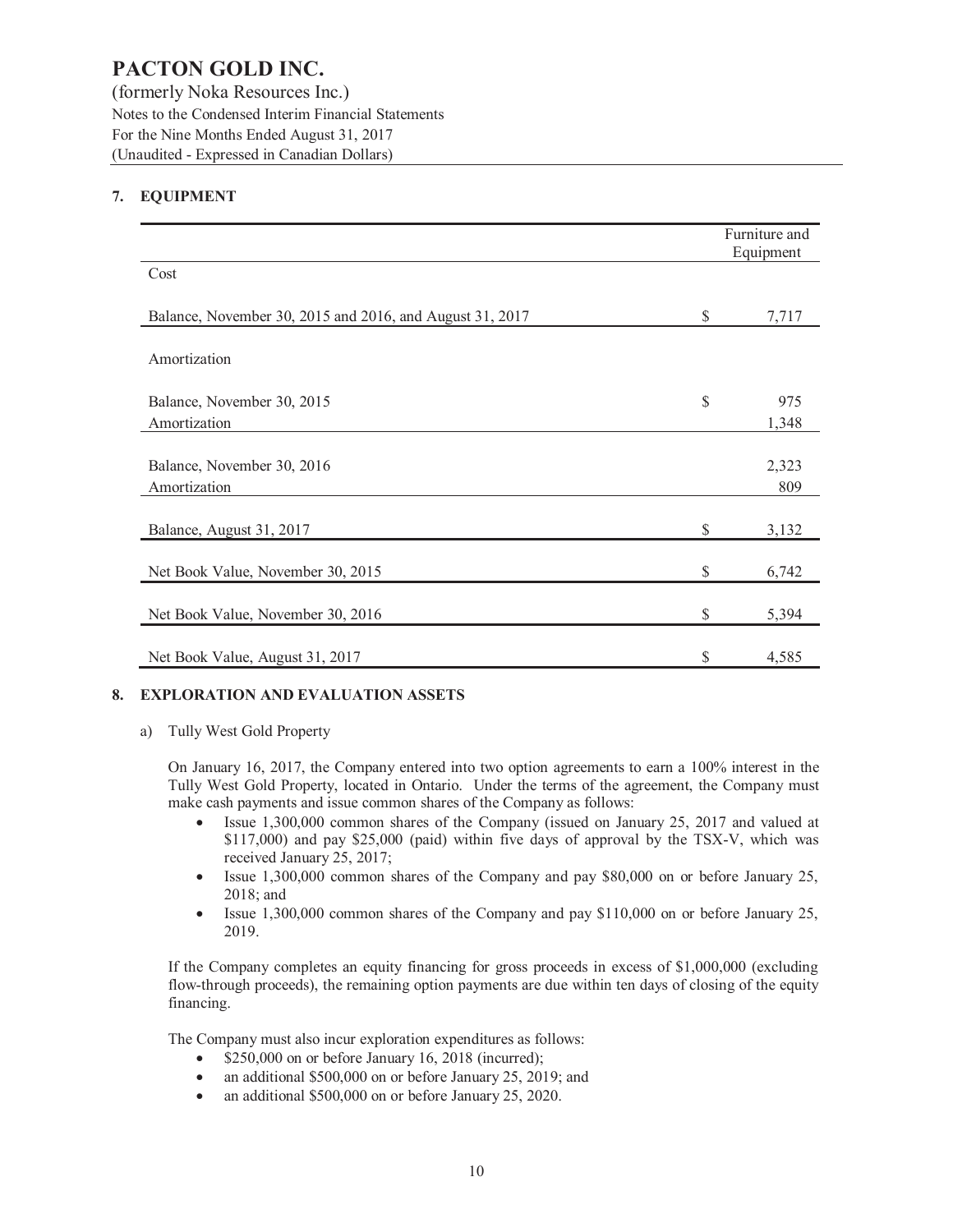# **8. EXPLORATION AND EVALUATION ASSETS** (Continued)

a) Tully West Gold Property (continued)

The vendors retain a 2.5% NSR, of which two-fifths (1%) can be repurchased by the Company for an aggregate \$1,000,000.

b) Birch Gold Project

On March 10, 2017, the Company entered into an option agreement to earn a 100% interest in the Birch Gold Property, located in Ontario. Under the terms of the agreement, the Company must make cash payments and issue common shares of the Company as follows:

- Issue 900,000 common shares of the Company within five days of approval by the TSX-V, which was received on March 22, 2017 (issued and valued at \$81,000);
- Pay \$75,000 by April 21, 2017 (paid);
- Issue 900,000 common shares of the Company and pay \$75,000 on or before March 22, 2018;
- Issue 900,000 common shares of the Company and pay \$75,000 on or before March 22, 2019;
- Issue 900,000 common shares of the Company and pay \$75,000 on or before March 22, 2020; and
- · Issue 900,000 common shares of the Company and pay \$75,000 on or before March 22, 2021.

The Company must also incur exploration expenditures as follows:

- \$150,000 on or before March 22, 2018;
- an additional \$300,000 on or before March 22, 2019;
- an additional \$350,000 on or before March 22, 2020; and
- an additional \$500,000 on or before March 22, 2021.

The Property is subject to a 2% NSR.

On March 10, 2017, the Company entered into an option agreement to earn a 100% interest in the Uchi Gold Property, located in Ontario. Under the terms of the agreement, the Company must make cash payments and issue common shares of the Company as follows:

- Issue 250,000 common shares of the Company within five days of approval by the TSX-V, which was received on March 22, 2017 (issued and valued at \$22,500);
- Pay \$15,000 by April 21, 2017 (paid);
- · Issue 250,000 common shares of the Company and pay \$15,000 on or before March 22, 2018;
- Issue 250,000 common shares of the Company and pay \$15,000 on or before March 22, 2019;
- · Issue 250,000 common shares of the Company and pay \$15,000 on or before March 22, 2020; and
- Issue 250,000 common shares of the Company and pay \$15,000 on or before March 22, 2021.

The vendor retains a 2.5% NSR, of which two-fifths (1%) can be repurchased by the Company for an aggregate \$1,000,000 within 180 days of a public announcement of a positive feasibility study on the project.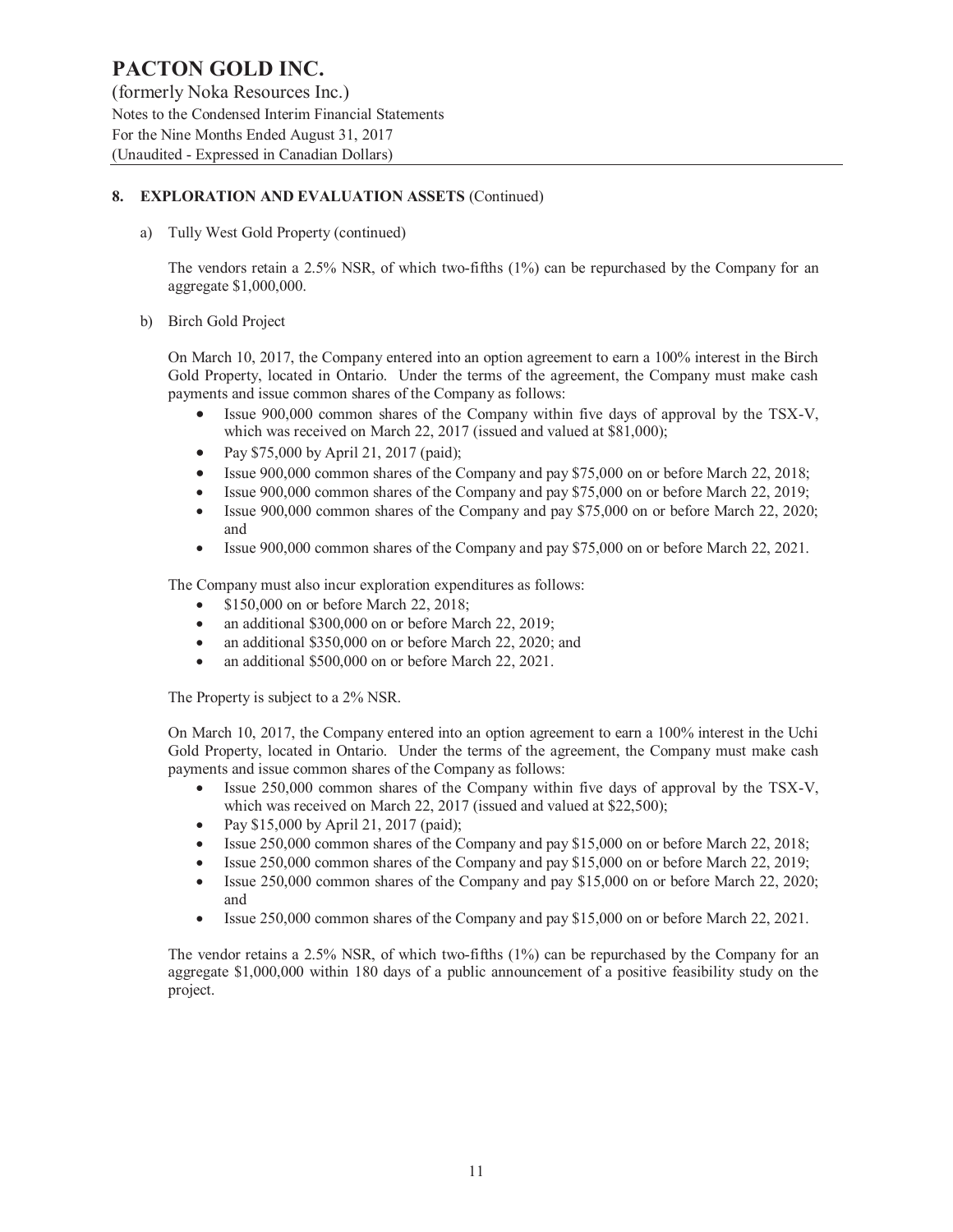(formerly Noka Resources Inc.) Notes to the Condensed Interim Financial Statements For the Nine Months Ended August 31, 2017 (Unaudited - Expressed in Canadian Dollars)

# **8. EXPLORATION AND EVALUATION ASSETS** (Continued)

### c) Red Lake Project

On May 10, 2017, the Company entered into an option agreement to earn a 100% interest in 34 mineral claims and 2 mineral patents in the Red Lake Mining District, located in Ontario. Under the terms of the agreement, the Company must make cash payments and issue common shares of the Company as follows:

- Issue 1,200,000 common shares of the Company (issued and valued at \$168,000) and pay \$75,000 (paid) within five days of approval by the TSX-V, which was received on May 19, 2017;
- Issue 1,000,000 common shares of the Company and pay \$75,000 on or before May 19, 2018;
- Issue 1,000,000 common shares of the Company and pay \$75,000 on or before May 19, 2019; and
- · Issue 1,000,000 common shares of the Company and pay \$75,000 on or before May 19, 2020.

The vendor retains a NSR varying from 0.25% to 2.25%, of which one-half can be repurchased by the Company, at a rate of \$250,000 per 0.25%.

On May 23, 2017, the Company entered into an option agreement to earn a 100% interest in 14 mineral claims in the Red Lake Mining District, located in Ontario. Under the terms of the agreement, the Company must make cash payments and issue common shares of the Company as follows:

- Issue 300,000 common shares of the Company (issued and valued at \$42,000) and pay \$16,000 (paid) within five days of approval by the TSX-V, which was received on May 26, 2017;
- Pay  $$12,000$  on or before May 26, 2018;
- Pay \$16,000 on or before May 26, 2019; and
- Pay \$26,000 on or before May 26, 2020.

The claims are subject to an underlying 2% NSR.

On May 23, 2017, the Company entered into an additional option agreement to earn a 100% interest in 30 additional mineral claims in the Red Lake Mining District, located in Ontario. Under the terms of the agreement, the Company must make cash payments and issue common shares of the Company as follows:

- Issue 2,500,000 common shares of the Company within five days of approval by the TSX-V, which was received on May 26, 2017 (issued and valued at \$350,000);
- Pay \$100,000 on or before May 26, 2018; and
- Pay \$150,000 on or before May 26, 2019.

The vendors retain a 2.5% NSR, of which two-fifths (1%) can be repurchased by the Company for \$1,500,000.

d) Duxbury Property

On June 28, 2016, and as amended March 10, 2017, the Company entered into an option agreement to acquire a 100% interest in the Duxbury Property, a lithium project in Quebec. Consideration for the option was the issuance of 1,000,000 common shares to the optionor within five days of acceptance of the transaction by the TSX-V (issued on July 5, 2016 and valued at \$130,000).

The vendor retains a 2% NSR, of which the Company may re-purchase one-half (1%) for \$1,000,000.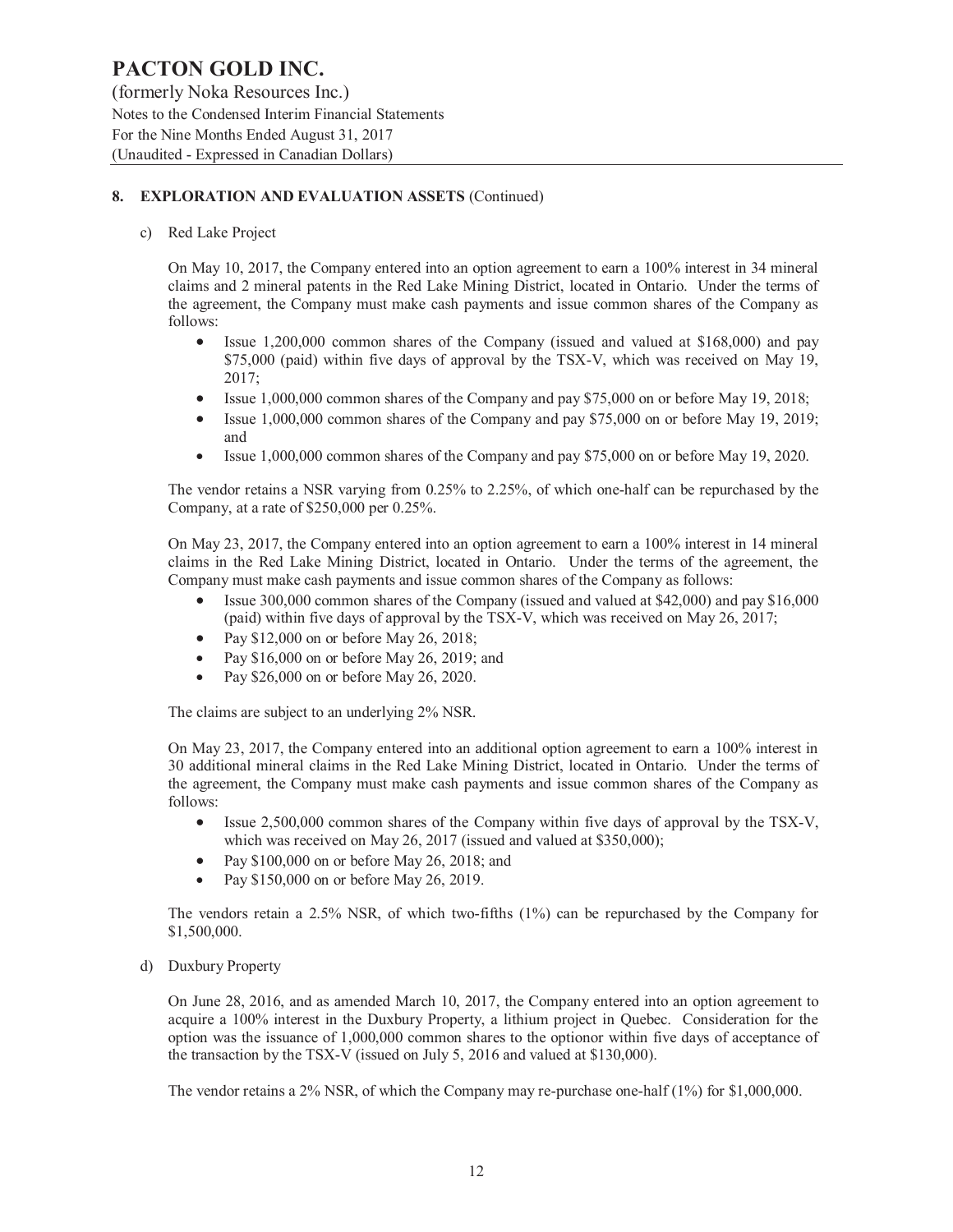(formerly Noka Resources Inc.) Notes to the Condensed Interim Financial Statements For the Nine Months Ended August 31, 2017 (Unaudited - Expressed in Canadian Dollars)

# **8. EXPLORATION AND EVALUATION ASSETS** (Continued)

e) Lincoln Property

On April 21, 2016, and as amended June 15, 2016, the Company entered into an option agreement to acquire a 100% interest in the Lincoln Property, a lithium project in Nevada. Consideration for the option is as follows:

- issuance of 1,500,000 common shares to the optionor upon acceptance of the transaction by the TSX-V (issued on July 4, 2016 and valued at \$195,000); and
- cash payment of \$50,000 within five days of acceptance by the TSX-V (paid).

At November 30, 2016, the Company determined that the value of the Property was impaired. The Property was written down to \$100,000. On January 1, 2017, and as amended on July 11, 2017, the Company reached an agreement to sell the Property for \$100,000. The purchaser is required to pay the \$100,000 by December 31, 2017.

f) Columbus Property

On November 20, 2015, the Company entered into an agreement to earn a 100% interest in the Columbus Property, located in the Big Smoky Valley, Esmeralda County, Nevada. Under the terms of the agreement, the Company was required to make cash payments and issue common shares of the Company as follows:

- Issue 3,200,000 common shares of the Company (issued on November 24, 2015 and valued at \$128,000);
- Pay \$100,000 on or before December 31, 2016;
- Pay \$150,000 on or before December 31, 2017; and
- Pay \$200,000 on or before December 31, 2018.

The Company was required to incur a minimum of \$1,000,000 in exploration expenditures by November 20, 2018. The vendors retained a 1% NSR on the Property, of which one-half (0.5%) could be repurchased by the Company for \$1,000,000.

At November 30, 2016, the Company determined it would not make the \$100,000 option payment due on December 31, 2016. Accordingly, the Property was written down to \$nil.

g) Carpenter Lake

On May 28, 2013, the Company entered into an agreement to acquire a 100% interest in 34 mineral claims located in the Athabasca Basin Region of Northern Saskatchewan. Consideration for the acquisition was the issuance of 200,000 common shares (issued and valued at \$380,000). The Company paid a finder's fee of 10,000 common shares (issued and valued at \$19,000).

The property is subject to a 5% NSR. The NSR may be reduced to a minimum of 2% at the option of either the vendors or the Company in exchange for the issuance of 100,000 common shares for each percentage point bought back ("the Royalty Buyback").

Pursuant to an amending agreement dated June 21, 2013, the Company agreed to file a National Instrument 43-101 Report on or before July 1, 2014 as a condition for approval from the TSX-V to exercise the Royalty Buyback. Failure to receive approval gives the vendors of the property the right to purchase the property for the sum of \$200,000 commencing on July 1, 2014 for a period of 180 days.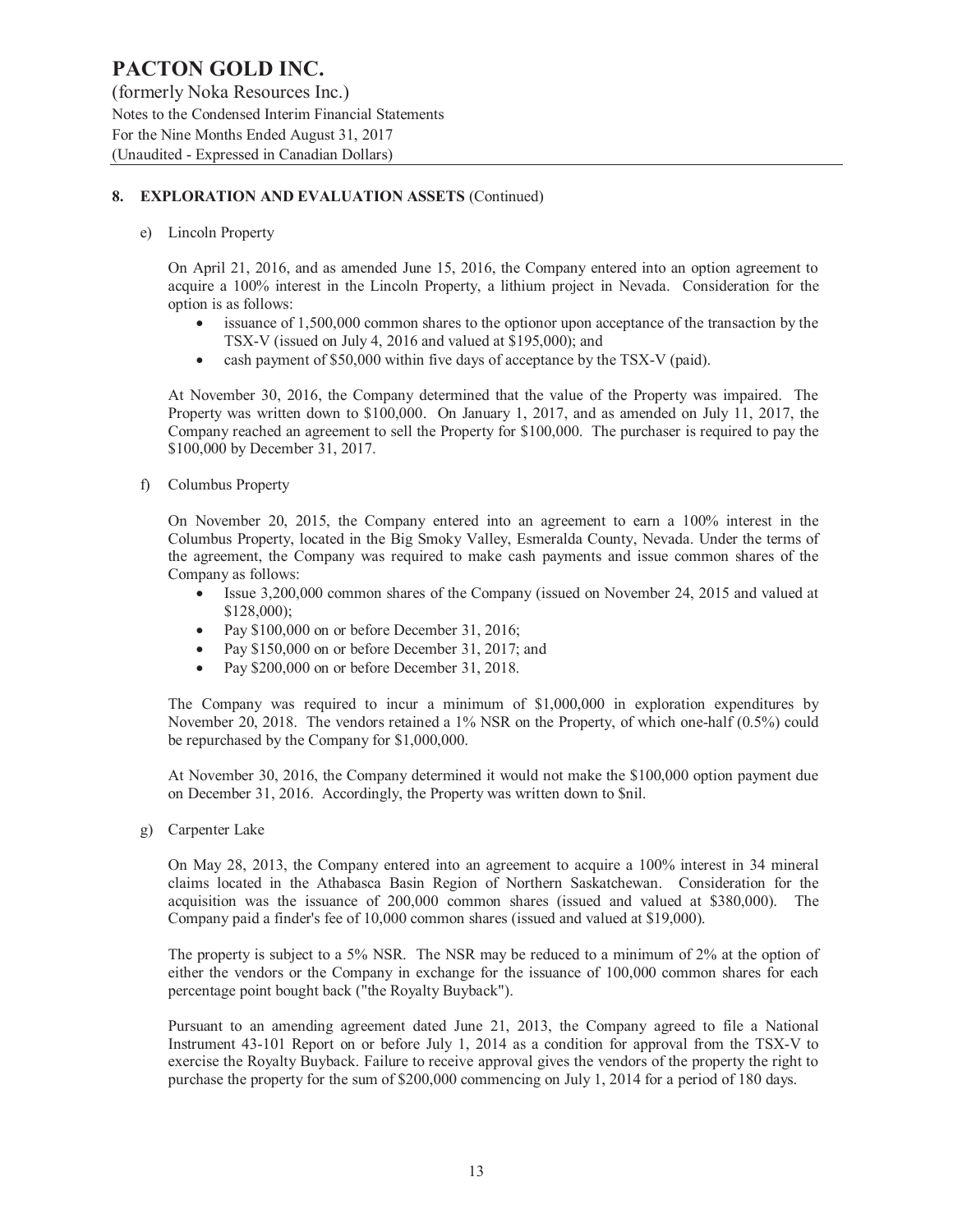(formerly Noka Resources Inc.) Notes to the Condensed Interim Financial Statements For the Nine Months Ended August 31, 2017 (Unaudited - Expressed in Canadian Dollars)

# **8. EXPLORATION AND EVALUATION ASSETS** (Continued)

g) Carpenter Lake (continued)

On January 13, 2014, the Company granted an option to Alpha Exploration Inc. (TSX-V: AEX) ("Alpha") to earn a 60% interest in the Company's Clearwater/Carpenter Lake property. Under the terms of the agreement, Alpha must make cash and share payments as follows:

- Cash payment of \$12,500 upon approval of the agreement by the TSX-V (received);
- Issuance of 100,000 common shares within 10 days of approval by the TSX-V (received and valued at \$59,000);
- · Cash payment of \$12,500 and issuance of 100,000 common shares on the first anniversary of approval by the TSX-V:
- Cash payment of \$12,500 and issuance of 100,000 common shares on the second anniversary of approval by the TSX-V; and
- Cash payment of \$12,500 and issuance of 100,000 common shares on the third anniversary of approval by the TSX-V.

Alpha must also incur a total of \$1,250,000 in exploration expenditures on the property as follows:

- $$250,000$  by the first anniversary of approval by the TSX-V;
- a further \$250,000 by the second anniversary of approval by the TSX-V; and
- a further \$750,000 by the third anniversary of approval by the TSX-V.

On November 6, 2014, Alpha provided the Company with its Notice of Exercise on the option to earn a 60% interest in the Clearwater/Carpenter Lake Property. The Company received the \$37,500 in cash payments due from the first through third anniversaries and the 300,000 common shares (valued at \$27,000). A joint venture was formed between Alpha (60%) and Pacton (40%) for the further development of the property, with Alpha serving as the operator.

Presently, the property is subject to a NSR of 2%, which is owed to the original vendors (the "Underlying NSR"). The Underlying NSR rate was reduced from 5% to 2% by Pacton through the issuance of 300,000 common shares of the Company on October 27, 2014 (valued at \$90,000).

At November 30, 2016, the Company determined that the value of the Property was impaired due to a lack of recent exploration work by Alpha (now ALX). The Property was written down to \$226,000, which is based on the Company's estimated percentage of the Property. Management intends to further explore the Property either on its own or in partnership with ALX.

h) Lodge Pole

On April 15, 2014, the Company entered into two option agreements to earn a 100% interest in the Lodge Pole Point Project, located in the Athabasca Region of Northern Saskatchewan. The terms of the agreements were revised on April 10, 2015 and July 27, 2016. Under the terms of the revised agreements, the Company was required to make cash payments and issue common shares of the Company as follows:

- · Issue 600,000 common shares of the Company (issued on April 24, 2014 and valued at \$600,000);
- Pay  $$50,000$  on or before April 15, 2015 (paid);
- Pay \$20,000 on or before December 1, 2016; and
- Pay \$20,000 annually, beginning on April 1, 2017, as non-refundable advance NSR royalty payments.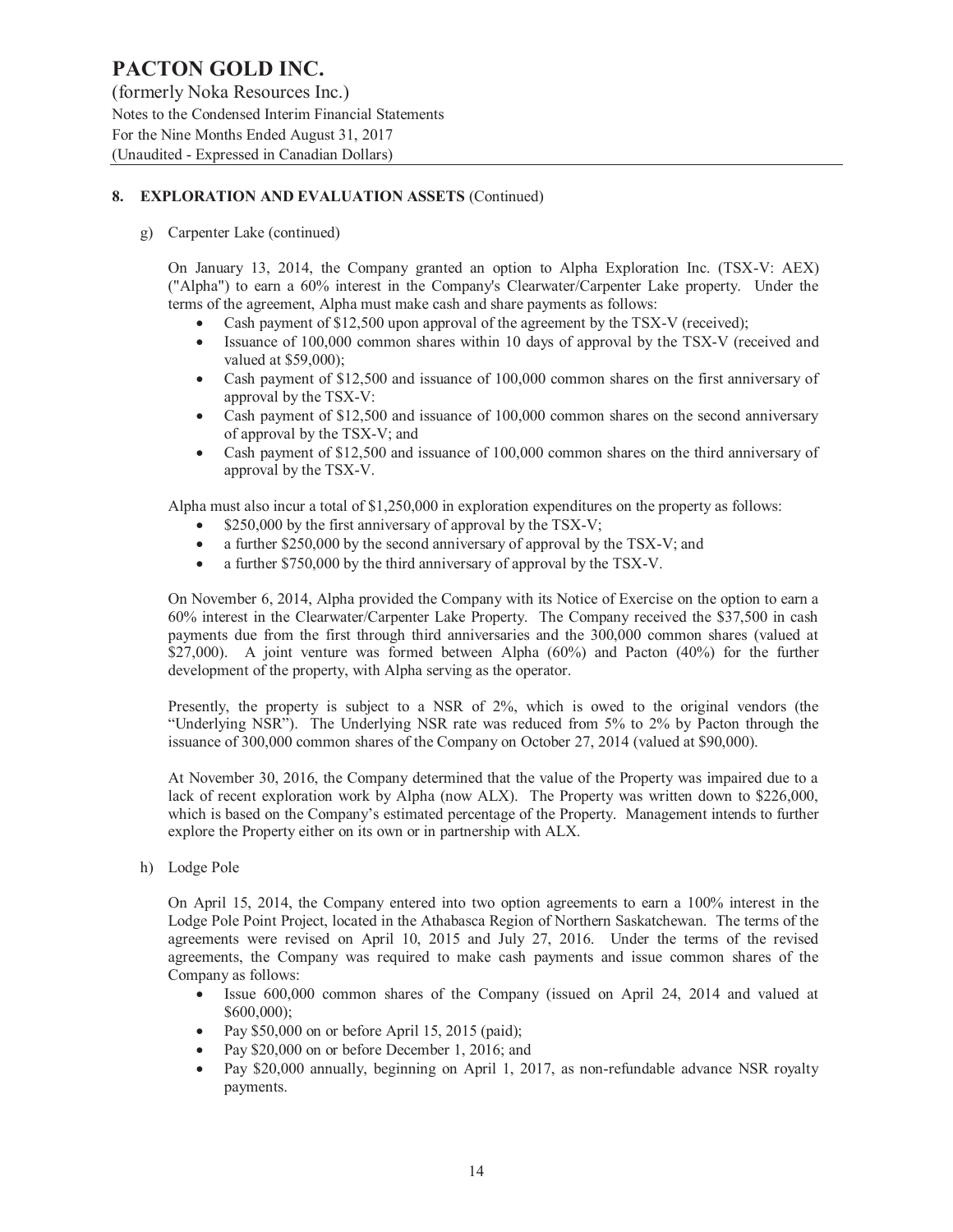(formerly Noka Resources Inc.) Notes to the Condensed Interim Financial Statements For the Nine Months Ended August 31, 2017 (Unaudited - Expressed in Canadian Dollars)

# **8. EXPLORATION AND EVALUATION ASSETS** (Continued)

h) Lodge Pole (continued)

The vendors retained a  $1\%$  NSR on the Property, of which half  $(0.5\%)$  could be repurchased by the Company for an aggregate \$3,000,000.

At November 30, 2016, the Company determined it would not make the \$20,000 option payment due on December 1, 2016. Accordingly, the Property was written down to \$nil.

i) Corning Creek

On April 20, 2011 (amended December 31, 2011) the Company entered into an option agreement to acquire a 100% interest in the mineral claims comprising the Corning Creek Property, except for mineral claim 831925, subject to a 2% NSR. Consideration for the option was as follows:

- Cash payment of \$35,000 (paid) within 10 days of the Company's shares being listed on the TSX-V (July 17, 2012); and
- Issuance 20,000 common shares (issued and valued at \$40,000).

The Company has the sole and exclusive option to purchase the NSR at a purchase price of \$1,000,000 for each percentage point bought back during the five-year period commencing from the date upon which the property is put into commercial production.

On June 29, 2011, the Company entered into an option agreement to earn a 100% interest in mineral claim 831925 which forms part of the Corning Creek Property. Consideration for the option was a cash payment of \$5,000 (paid) within 10 days of the Company's share being listed on the TSX-V.

The option agreement is subject to a 3% NSR. The Company can acquire the first 2% of the NSR by paying \$500,000 for each percentage point bought back. The final 1% can be purchased, for a negotiated amount, after commercial production commences.

During the year ended November 30, 2014, the Corning Creek Property was deemed to be impaired and written down to \$1.

j) Flow-through shares

At August 31, 2017, the Company had a remaining commitment to incur exploration expenditures in relation to its flow-through share financing of \$60,978.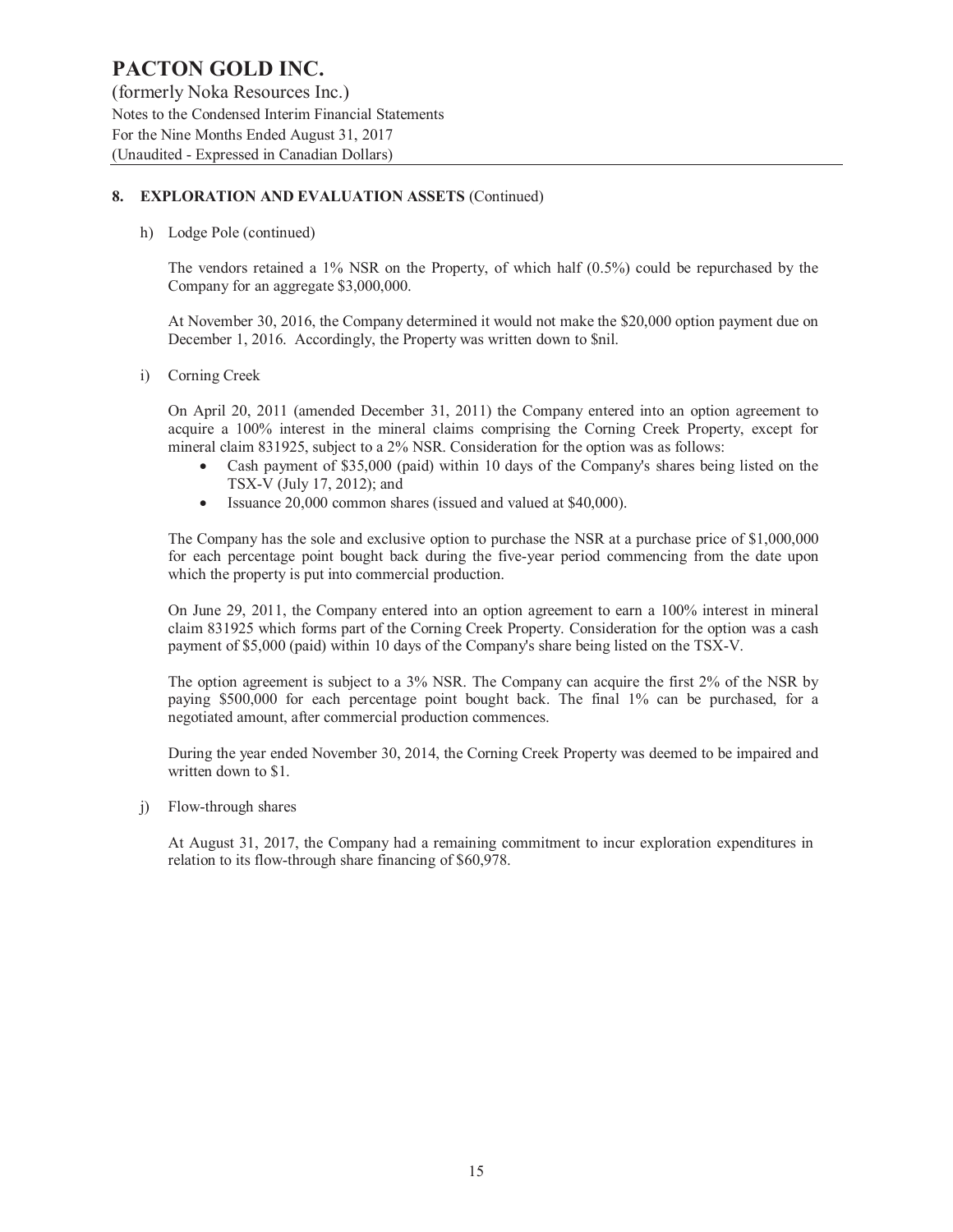PACTON GOLD INC. **PACTON GOLD INC.** 

Notes to the Condensed Interim Financial Statements Notes to the Condensed Interim Financial Statements For the Nine Months Ended August 31, 2017 For the Nine Months Ended August 31, 2017 (Unaudited - Expressed in Canadian Dollars) (Unaudited - Expressed in Canadian Dollars) (formerly Noka Resources Inc.) (formerly Noka Resources Inc.)

# 8. EXPLORATION AND EVALUATION ASSETS (Continued) **8. EXPLORATION AND EVALUATION ASSETS** (Continued)

|                                   | Tully West    |   | Birch   |   | Red Lake | <b>Duxbury</b> |   | Lincoln   | Columbus      |    | Carpenter<br>Lake | Lodge Pole    | Corning<br>Creek |   | Total       |
|-----------------------------------|---------------|---|---------|---|----------|----------------|---|-----------|---------------|----|-------------------|---------------|------------------|---|-------------|
| Balance, November 30, 2015        | Ø             | S |         | Ø |          | Ø              | Ø |           | 128,000<br>GĄ | SĄ | 416,695           | 714,596<br>Đ, | Đ,               | Ø | 1,259,292   |
| Property Acquisition Costs        |               |   |         |   |          |                |   |           |               |    |                   |               |                  |   |             |
| Acquisition & Option Payments     |               |   |         |   |          | 130,000        |   | 245,000   |               |    |                   |               |                  |   | 375,000     |
| Claim Costs                       |               |   | ı       |   |          |                |   | 21,943    |               |    |                   |               |                  |   | 21,943      |
| <b>Total Acquisition Costs</b>    |               |   |         |   |          | 130,000        |   | 266,943   |               |    |                   |               |                  |   | 396,943     |
| Property Exploration Costs        |               |   |         |   |          |                |   |           |               |    |                   |               |                  |   |             |
| Geological                        |               |   |         |   |          | 10,000         |   | 15,025    | 15,146        |    |                   | 30,498        |                  |   | 70,669      |
| Transportation                    |               |   |         |   |          | 10,448         |   |           |               |    |                   |               |                  |   | 10,448      |
| <b>Total Exploration Costs</b>    |               |   |         |   |          | 20,448         |   | 15,025    | 15,146        |    |                   | 30,498        |                  |   | 81,117      |
| Impairment                        |               |   |         |   |          |                |   | (181,968) | (143, 146)    |    | (190, 695)        | (745, 094)    |                  |   | (1,260,903) |
| Balance, November 30, 2016        |               |   |         |   |          | 150,448        |   | 100,000   | S             |    | 226,000           |               |                  |   | 476,449     |
| <b>Property Acquisition Costs</b> |               |   |         |   |          |                |   |           |               |    |                   |               |                  |   |             |
| Acquisition & Option Payments     | 142,000       |   | 193,500 |   | 651,000  |                |   |           |               |    |                   |               |                  |   | 986,500     |
| Claim Costs                       | 260           |   | ı       |   |          |                |   |           |               |    |                   |               |                  |   | 260         |
| <b>Total Acquisition Costs</b>    | 142,260       |   | 193,500 |   | 651,000  |                |   |           |               |    |                   |               |                  |   | 986,760     |
| <b>Property Exploration Costs</b> |               |   |         |   |          |                |   |           |               |    |                   |               |                  |   |             |
| Assays                            | 15,109        |   |         |   |          |                |   |           |               |    |                   |               |                  |   | 15,109      |
| Camp and other                    |               |   | 3,000   |   |          |                |   |           |               |    |                   |               |                  |   | 3,000       |
| Drilling                          | 241,807       |   |         |   |          |                |   |           |               |    |                   |               |                  |   | 241,807     |
| Geological                        | 106,488       |   | 15,320  |   | 89,313   |                |   |           |               |    |                   |               |                  |   | 211,121     |
| <b>Total Exploration Costs</b>    | 363,404       |   | 18,320  |   | 89,313   |                |   |           |               |    |                   |               |                  |   | 471,037     |
| Balance, August 31, 2017          | 505,664<br>GB | œ | 211,820 | œ | 740,313  | 150,448<br>Ø   | Ø | 100,000   | œ             | Ø  | 226,000           | œ             | GB               | S | 1,934,426   |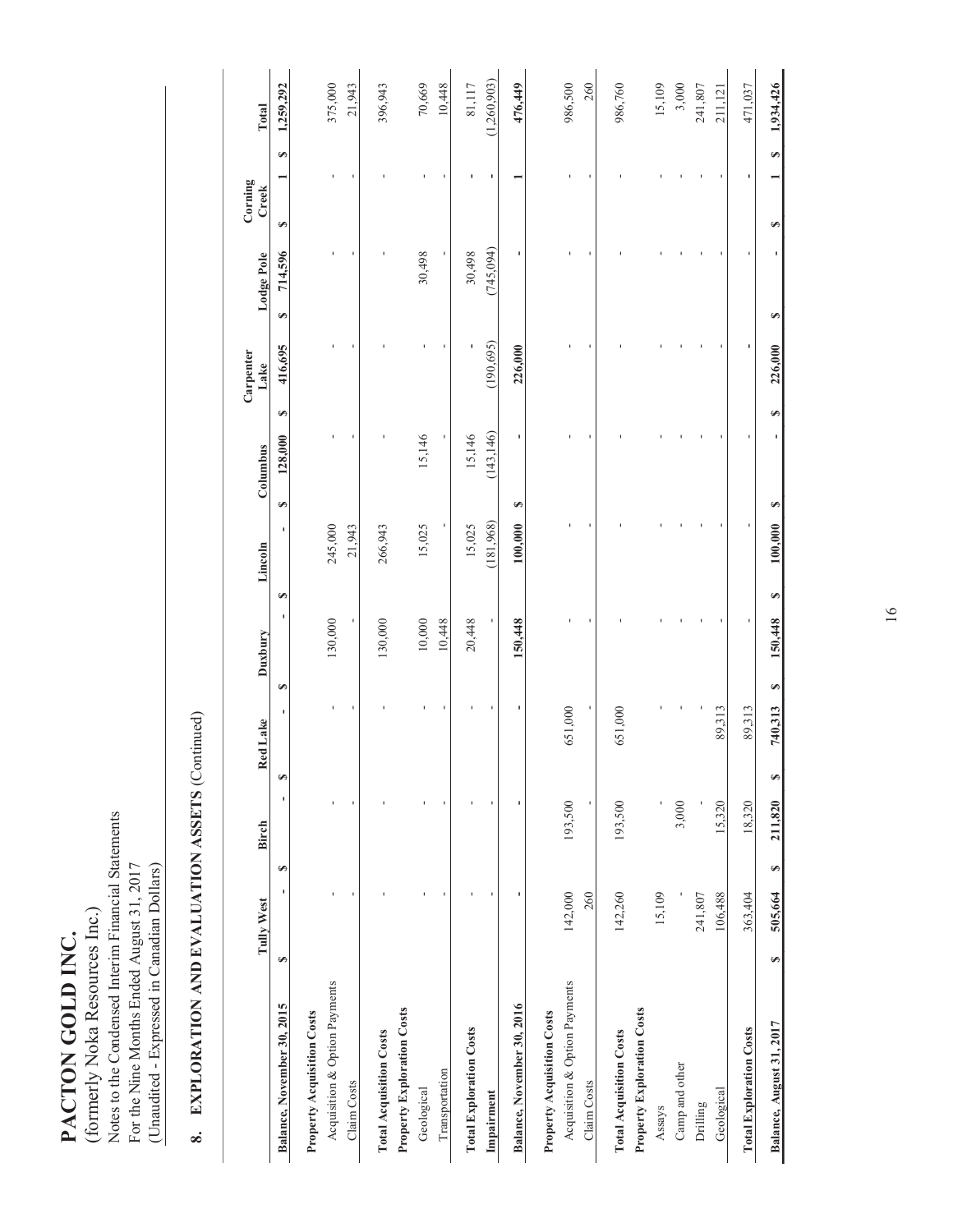(formerly Noka Resources Inc.) Notes to the Condensed Interim Financial Statements For the Nine Months Ended August 31, 2017 (Unaudited - Expressed in Canadian Dollars)

# **9. LOANS PAYABLE**

At November 30, 2016, the Company had loans payable of \$14,000 due to a shareholder of the Company. The loan was repaid during the nine months ended August 31, 2017. The loan was unsecured and without interest or stated terms of repayment.

### **10. CAPITAL STOCK**

a) Authorized

Unlimited number of common voting shares without par value

b) Issued

### **During the nine months ended August 31, 2017**

On December 29, 2016, the Company closed a private placement and issued 4,100,000 flow-through common shares at a price of \$0.05 per share for gross proceeds of \$205,000. The Company paid cash share issue costs of \$2,375.

On January 25, 2017, the Company issued 1,300,000 common shares valued at \$117,000 for the Tully West Project (note 8(a)).

On March 23, 2017, the Company issued 392,857 common shares valued at \$35,357 of the Company to companies controlled by a current and a former officer of the Company to settle accounts payable of \$27,500. The Company recorded a loss on settlement of accounts payable of \$7,857.

On March 23, 2017, the Company issued 1,150,000 common shares valued at \$103,500 for the Birch Gold Project (note 8(b)).

On April 18, 2017, the Company closed a private placement and issued 7,228,571 common shares at a price of \$0.07 per share for gross proceeds of \$506,000. The Company issued 28,000 common shares and paid \$14,770 in cash as finder's fees.

On May 23, 2017 and May 29, 2017, the Company issued 4,000,000 common shares valued at \$560,000 for the Red Lake Project (note 8(c)).

During the nine months ended August 31, 2017, the Company received \$95,800 on the exercise of 958,000 stock options. The Company transferred \$68,936, the value of the stock options, from the share-based payment reserve to share capital upon exercise of the options. The average share price was \$0.10 when the stock options were exercised.

### **During the year ended November 30, 2016**

On May 26, 2016, the Company closed a private placement for gross proceeds of \$700,720. The Company issued 5,839,333 units at a price of \$0.12 per unit. Each unit consists of one common share and one share purchase warrant. Each warrant entitles the holder to acquire one common share at a price of \$0.24 per share for a period of two years from the date of issuance. The Company paid finders' fees of \$47,178 and issued 393,147 agent's warrants with a value of \$46,183 (note 10(d)). Each agent's warrants entitles the holder to acquire one common share at a price of \$0.12 per share for a period of two years from the date of issuance. The Company also paid other cash share issue costs of \$4,869.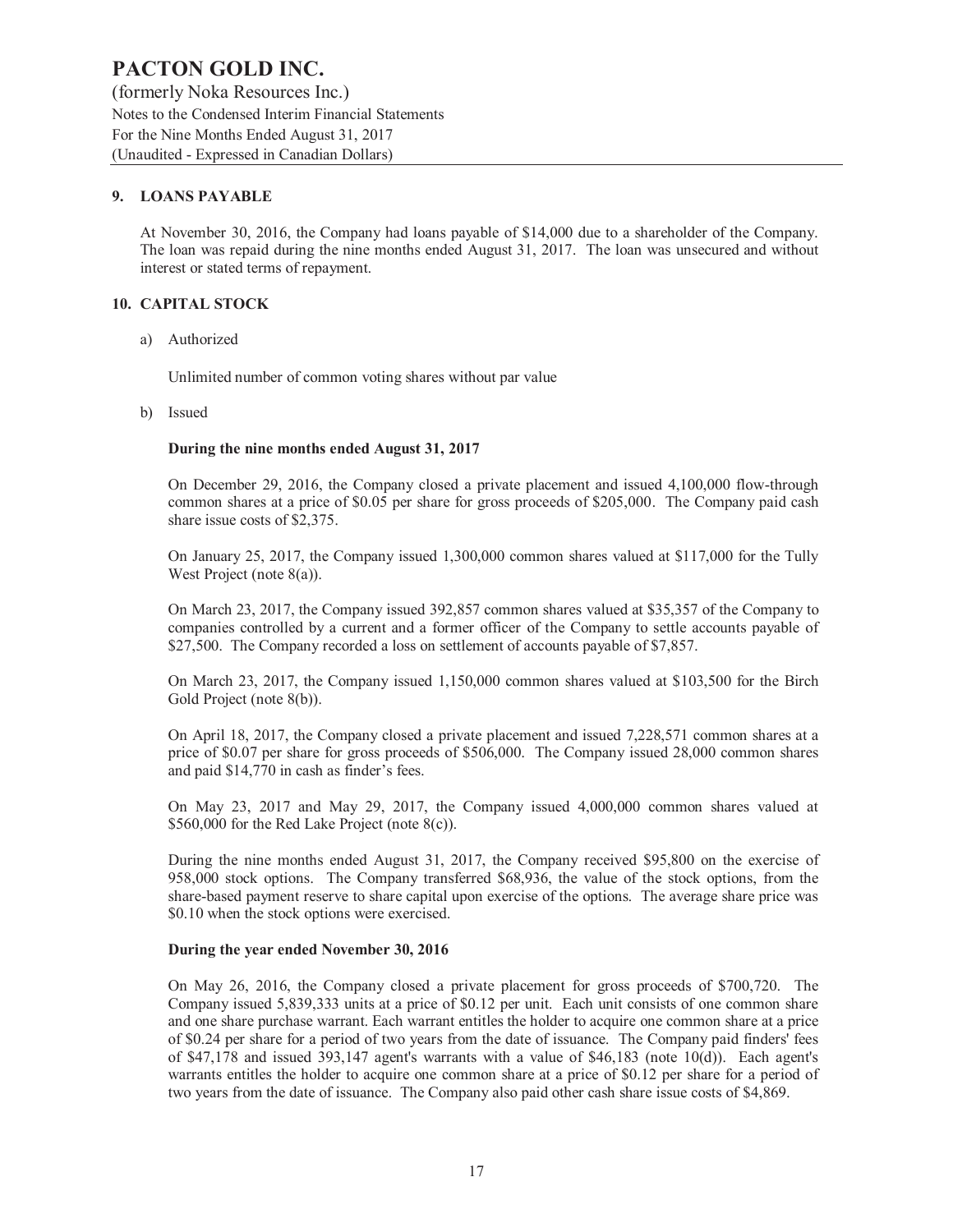(formerly Noka Resources Inc.) Notes to the Condensed Interim Financial Statements For the Nine Months Ended August 31, 2017 (Unaudited - Expressed in Canadian Dollars)

### **10. CAPITAL STOCK** (Continued)

b) Issued (continued)

On July 4, 2016, the Company issued 1,500,000 common shares valued at \$195,000 for the Lincoln Property (note 8(e)).

On July 5, 2016, the Company issued 1,000,000 common shares valued at \$130,000 for the Duxbury Property (note 8(d)).

During the year ended November 30, 2016, the Company issued 3,351,000 common shares on the exercise of 3,351,000 stock options, for gross proceeds of \$214,730. The Company transferred \$110,958, the value of the stock options, from the share-based payment reserve to share capital upon exercise of the stock options. The average share price was \$0.08 when the stock options were exercised.

c) Warrants

Warrant transactions and the number of warrants outstanding are summarized as follows:

|                                  | <b>August 31, 2017</b> | <b>Nine Months Ended</b> | <b>Year Ended</b><br><b>November 30, 2016</b> |                       |
|----------------------------------|------------------------|--------------------------|-----------------------------------------------|-----------------------|
|                                  | Number of              | Weighted<br>Average      | Number of                                     | Weighted<br>Average   |
|                                  | Warrants               | <b>Exercise Price</b>    | Warrants                                      | <b>Exercise Price</b> |
| Outstanding, beginning of period | 5,839,333              | \$0.24                   | 7,094,750                                     | \$ 0.48               |
| <b>Issued</b>                    |                        |                          | 5,839,333                                     | 0.24                  |
| Expired                          |                        |                          | (7,094,750)                                   | 0.48                  |
| Outstanding, end of period       | 5,839,333              | \$ 0.24                  | 5,839,333                                     | \$0.24                |

The following warrants were outstanding and exercisable:

|                    | Weighted Average      |                |                        |
|--------------------|-----------------------|----------------|------------------------|
|                    | Remaining Contractual |                |                        |
| <b>Expiry Date</b> | Life in Years         | Exercise Price | <b>August 31, 2017</b> |
| May 26, 2018       | 0.73                  | \$0.24         | 5,839,333              |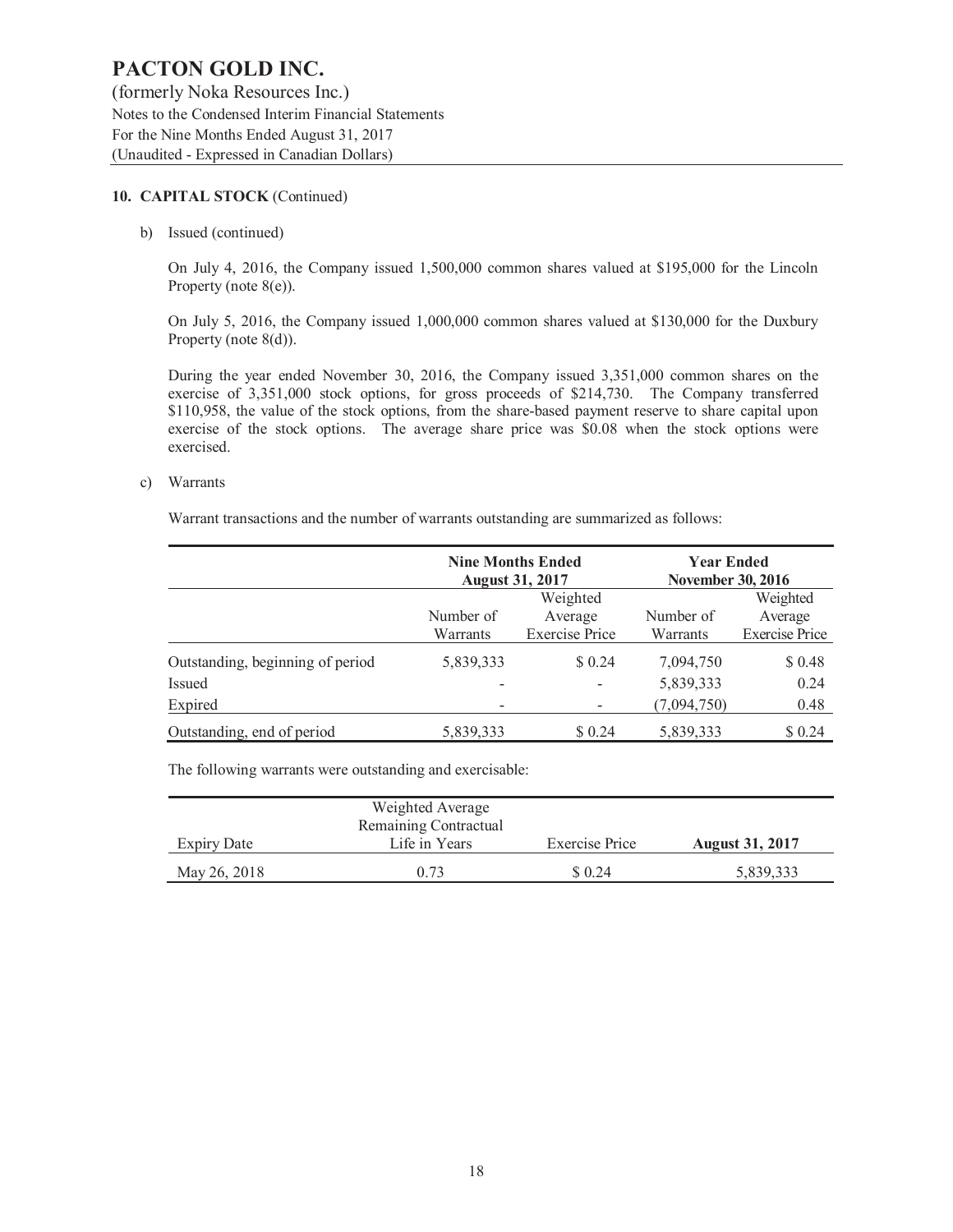(formerly Noka Resources Inc.) Notes to the Condensed Interim Financial Statements For the Nine Months Ended August 31, 2017 (Unaudited - Expressed in Canadian Dollars)

# **10. CAPITAL STOCK** (Continued)

### d) Agent warrants

Agent warrant transactions and the number of warrants outstanding are summarized as follows:

|                                  |                          | <b>Nine Months Ended</b><br><b>August 31, 2017</b> | <b>Year Ended</b><br><b>November 30, 2016</b> |                                              |
|----------------------------------|--------------------------|----------------------------------------------------|-----------------------------------------------|----------------------------------------------|
|                                  | Number of<br>Warrants    | Weighted<br>Average<br><b>Exercise Price</b>       | Number of<br>Warrants                         | Weighted<br>Average<br><b>Exercise Price</b> |
| Outstanding, beginning of period | 393,147                  | \$ 0.12                                            | 78,350                                        | \$1.90                                       |
| Issued                           |                          |                                                    | 393,147                                       | 0.12                                         |
| Expired                          | $\overline{\phantom{0}}$ |                                                    | (78,350)                                      | 1.90                                         |
| Outstanding, end of period       | 393.147                  | \$ 0.12                                            | 393,147                                       | \$ 0.12                                      |

The following agent warrants were outstanding and exercisable:

|              | Weighted Average      |                |                        |
|--------------|-----------------------|----------------|------------------------|
|              | Remaining Contractual |                |                        |
| Expiry Date  | Life in Years         | Exercise Price | <b>August 31, 2017</b> |
| May 26, 2018 | 0.73                  | \$ 0.12        | 393,147                |

The Company applies the fair value method using the Black-Scholes option pricing model in accounting for its agent warrants granted. The fair value of each agent's warrant grant was calculated using the following weighted average assumptions:

|                                        | <b>Nine Months Ended</b><br><b>August 31, 2017</b> | <b>Year Ended</b><br><b>November 30, 2016</b> |  |  |
|----------------------------------------|----------------------------------------------------|-----------------------------------------------|--|--|
| Expected life (years)                  | N/A                                                | 2.00                                          |  |  |
| Risk-free interest rate                | N/A                                                | $0.62\%$                                      |  |  |
| Annualized volatility                  | N/A                                                | 143%                                          |  |  |
| Dividend yield                         | N/A                                                | N/A                                           |  |  |
| Stock price at grant date              | N/A                                                | \$0.16                                        |  |  |
| Exercise price                         | N/A                                                | \$0.12                                        |  |  |
| Weighted average grant date fair value | N/A                                                | \$0.12                                        |  |  |

Option pricing models require the input of highly subjective assumptions regarding volatility. The Company has used historical volatility to estimate the volatility of the share price.

During the year ended November 30, 2016, the Company transferred \$53,329 from the share-based payments reserve to deficit upon the expiry of 78,350 agent warrants.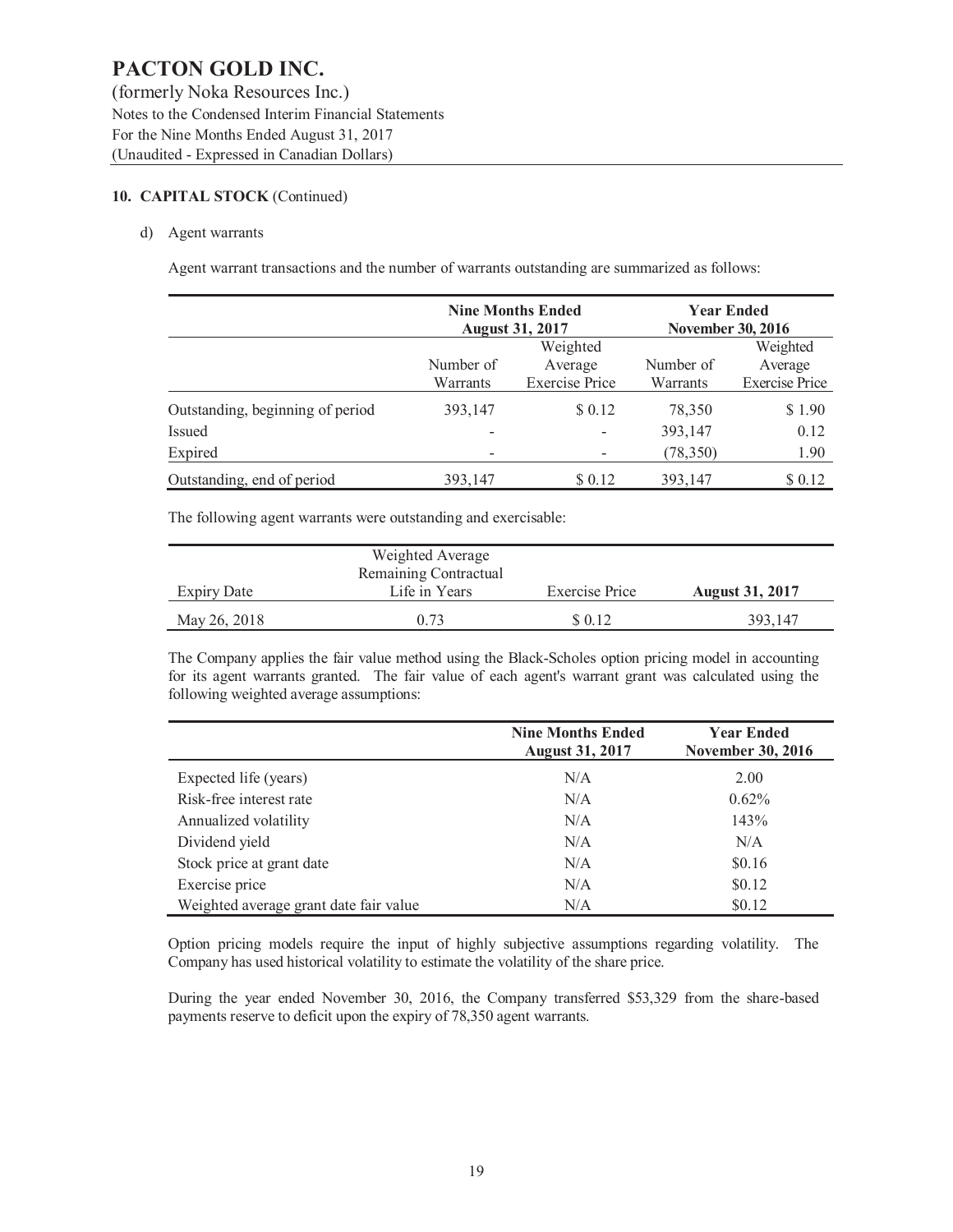(formerly Noka Resources Inc.) Notes to the Condensed Interim Financial Statements For the Nine Months Ended August 31, 2017 (Unaudited - Expressed in Canadian Dollars)

### **10. CAPITAL STOCK** (Continued)

e) Stock options

The Company has a stock option plan to grant incentive stock options to directors, officers, employees and consultants. Under the plan, the aggregate number of common shares which may be subject to option at any one time may not exceed 10% of the issued common shares of the Company as of that date including options granted prior to the adoption of the plan. Options granted may not exceed a term of 10 years, and the term will be reduced to one year following the date of death of the optionee. All options vest when granted unless otherwise specified by the Board of Directors.

Stock option transactions and the number of stock options outstanding are summarized as follows:

|                                  | <b>Nine Months Ended</b><br><b>August 31, 2017</b> |                              | <b>Year Ended</b><br><b>November 30, 2016</b> |                              |  |
|----------------------------------|----------------------------------------------------|------------------------------|-----------------------------------------------|------------------------------|--|
|                                  | Weighted                                           |                              |                                               | Weighted                     |  |
|                                  | Number of<br>Options                               | Average<br>Exercise<br>Price | Number of<br>Options                          | Average<br>Exercise<br>Price |  |
| Outstanding, beginning of period | 3,539,000                                          | \$0.10                       | 1,290,000                                     | \$0.06                       |  |
| Granted                          | 3,650,000                                          | 0.11                         | 5,834,000                                     | 0.09                         |  |
| Exercised                        | 958,000                                            | 0.10                         | (3,351,000)                                   | 0.06                         |  |
| Expired                          | (804,000)                                          | 0.12                         | (234,000)                                     | 0.08                         |  |
| Outstanding, end of period       | 5,427,000                                          | \$ 0.11                      | 3,539,000                                     | \$ 0.10                      |  |

The following stock options were outstanding and exercisable at August 31, 2017:

|                   | Weighted Average<br>Remaining<br>Contractual Life in |                       |             |             |
|-------------------|------------------------------------------------------|-----------------------|-------------|-------------|
| Expiry Date       | Years                                                | <b>Exercise Price</b> | Outstanding | Exercisable |
| March 15, 2018    | 0.54                                                 | \$0.085               | 1,000,000   | 1,000,000   |
| May 29, 2018      | 0.74                                                 | \$0.13                | 2,400,000   | 2,400,000   |
| September 7, 2018 | 1.02                                                 | \$ 0.10               | 1,777,000   | 1,777,000   |
| July 27, 2019     | 1.90                                                 | \$ 0.09               | 250,000     | 250,000     |
|                   | 1.05                                                 | \$ 0.11               | 5,427,000   | 5,427,000   |

The Company applies the fair value method using the Black-Scholes option pricing model in accounting for its stock options granted. Accordingly, share-based payments of \$225,419 were recognized during the nine months ended August 31, 2017 (year ended November 30, 2016 - \$341,127).

The fair value of each stock option granted was calculated using the following weighted average assumptions: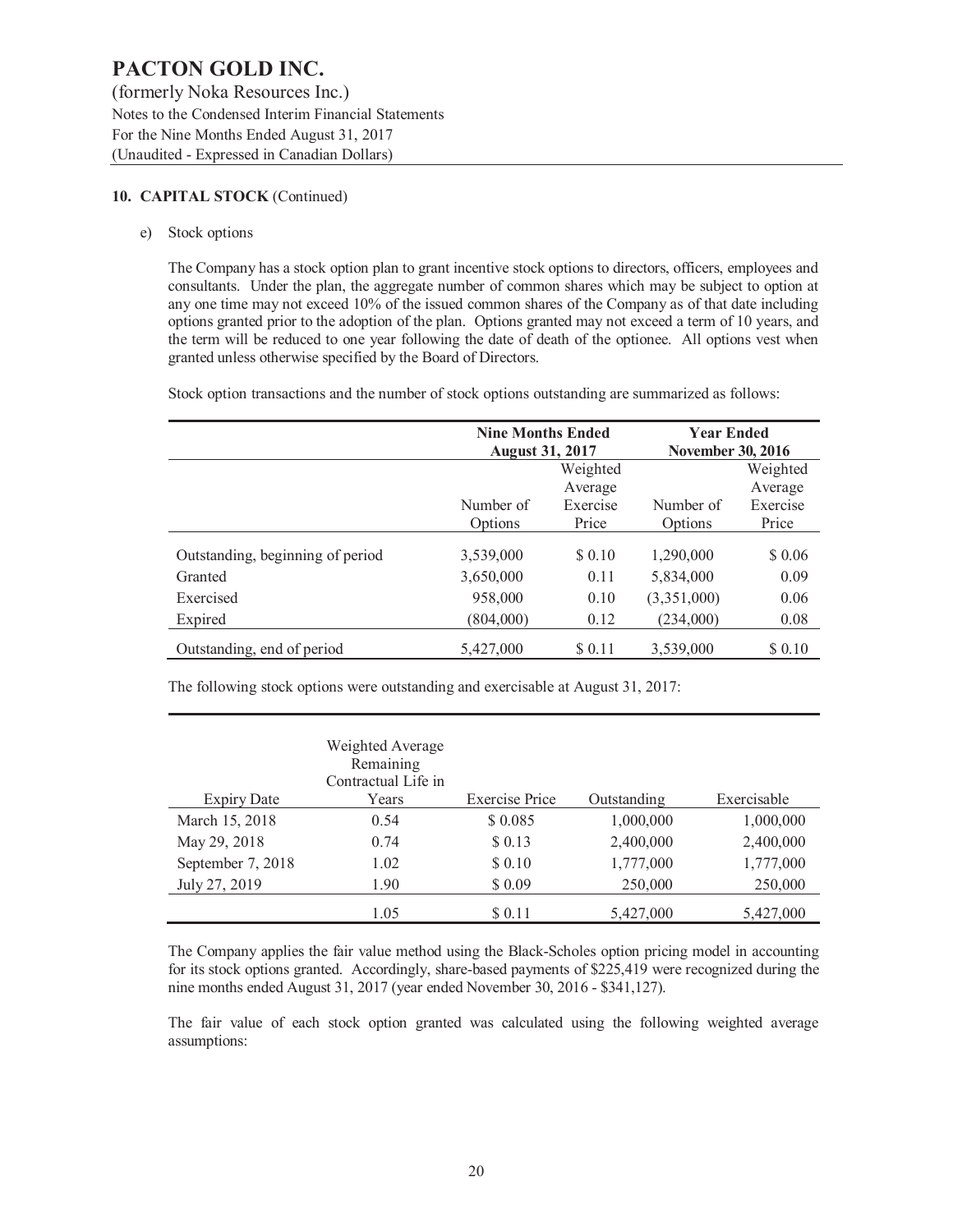(formerly Noka Resources Inc.) Notes to the Condensed Interim Financial Statements For the Nine Months Ended August 31, 2017 (Unaudited - Expressed in Canadian Dollars)

### **10. CAPITAL STOCK** (Continued)

### e) Stock options (continued)

|                                        | <b>Nine Months Ended</b><br><b>August 31, 2017</b> | <b>Year Ended</b><br><b>November 30, 2016</b> |  |  |
|----------------------------------------|----------------------------------------------------|-----------------------------------------------|--|--|
| Expected life (years)                  | 1.07                                               | 1.53                                          |  |  |
| Risk-free interest rate                | 0.78%                                              | $0.57\%$                                      |  |  |
| Annualized volatility                  | 131%                                               | 150%                                          |  |  |
| Dividend yield                         | N/A                                                | N/A                                           |  |  |
| Stock price at grant date              | \$0.12                                             | \$ 0.09                                       |  |  |
| Exercise price                         | \$ 0.11                                            | \$0.09                                        |  |  |
| Weighted average grant date fair value | \$ 0.06                                            | \$ 0.06                                       |  |  |

Option pricing models require the input of highly subjective assumptions regarding volatility. The Company has used historical volatility to estimate the volatility of the share price.

During the nine months ended August 31, 2017, the Company transferred \$59,218 from the share-based payments reserve to deficit upon the expiry of 804,000 stock options granted to a consultant.

During the year ended November 30, 2016, the Company transferred \$9,837 from the share-based payments reserve to deficit upon the expiry of 234,000 stock options granted to a consultant.

### **11. RELATED PARTY TRANSACTIONS**

These amounts of key management compensation are included in the amounts shown on the statements of comprehensive loss:

|                                                | <b>Nine Months Ended</b><br><b>August 31, 2017</b> | <b>Nine Months Ended</b><br><b>August 31, 2016</b> |         |  |
|------------------------------------------------|----------------------------------------------------|----------------------------------------------------|---------|--|
| Short-term compensation (professional fees and |                                                    |                                                    |         |  |
| management fees)                               | 57.750                                             |                                                    | 180.500 |  |

During the nine months ended August 31, 2017, short-term compensation to related parties consisted of a \$20,250 in management fees (2016 – \$135,000), \$37,500 in professional fees (2016 - \$21,500) and \$nil in consulting fees (2016 - \$24,000).

As at August 31, 2017, the Company has outstanding amounts payable to current and former officers and directors of the Company of \$7,875 (November 30, 2016 - \$71,388) for outstanding fees and expenses. The amounts payable are non-interest-bearing, uncollateralized and are repayable on demand.

As at August 31, 2017, the Company had payables of \$nil (November 30, 2016 - \$12,779) related to shared administrative expenses with a company related by common officers and directors.